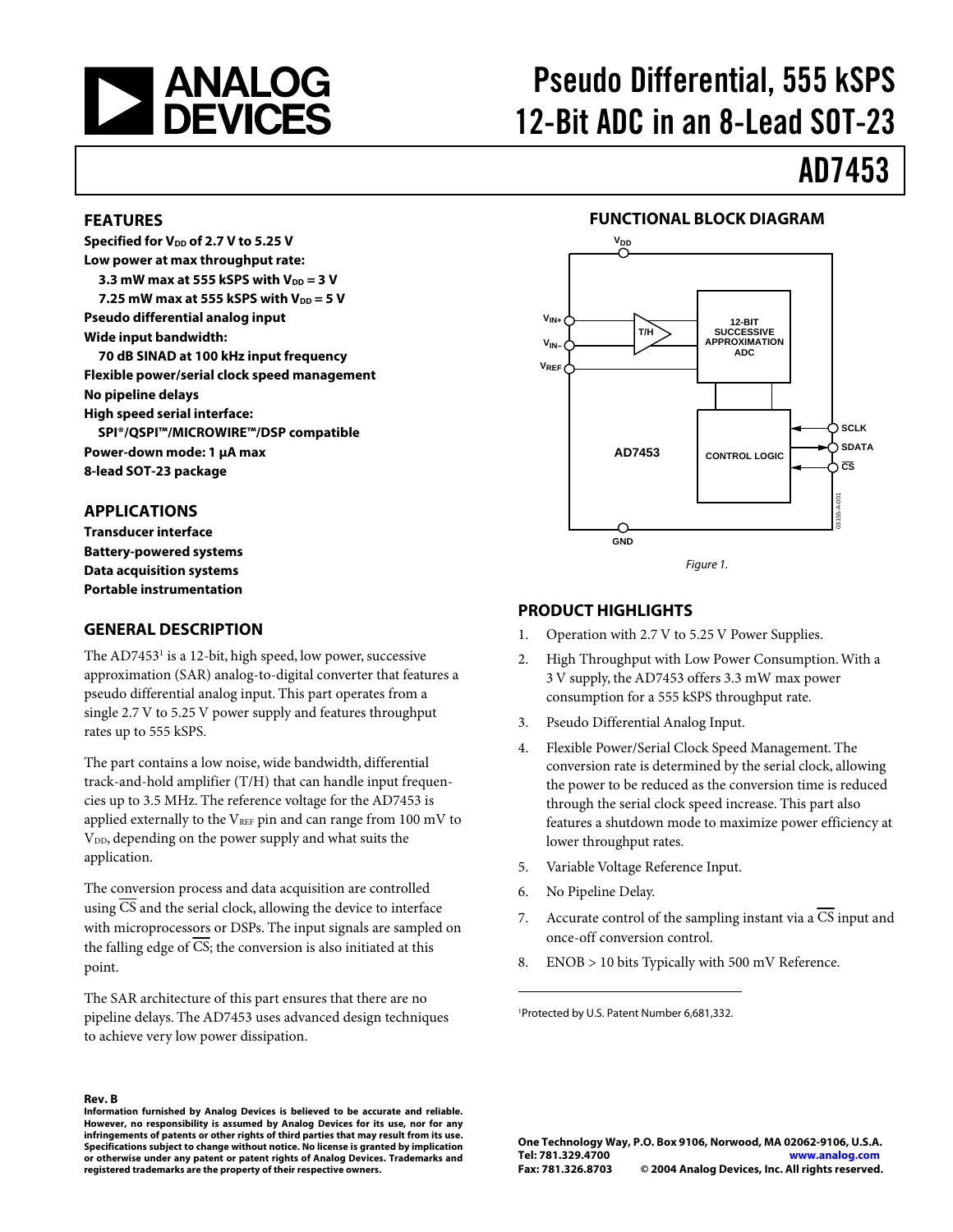## **TABLE OF CONTENTS**

#### **REVISION HISTORY**

#### 2/04-Data Sheet changed from Rev. A to Rev. B

#### 1/04-Data Sheet changed from Rev. 0 to Rev. A

| Changes to Typical Connection Diagram section  12 |  |
|---------------------------------------------------|--|
|                                                   |  |
|                                                   |  |
|                                                   |  |

#### 8/03-Rev. 0: Initial Version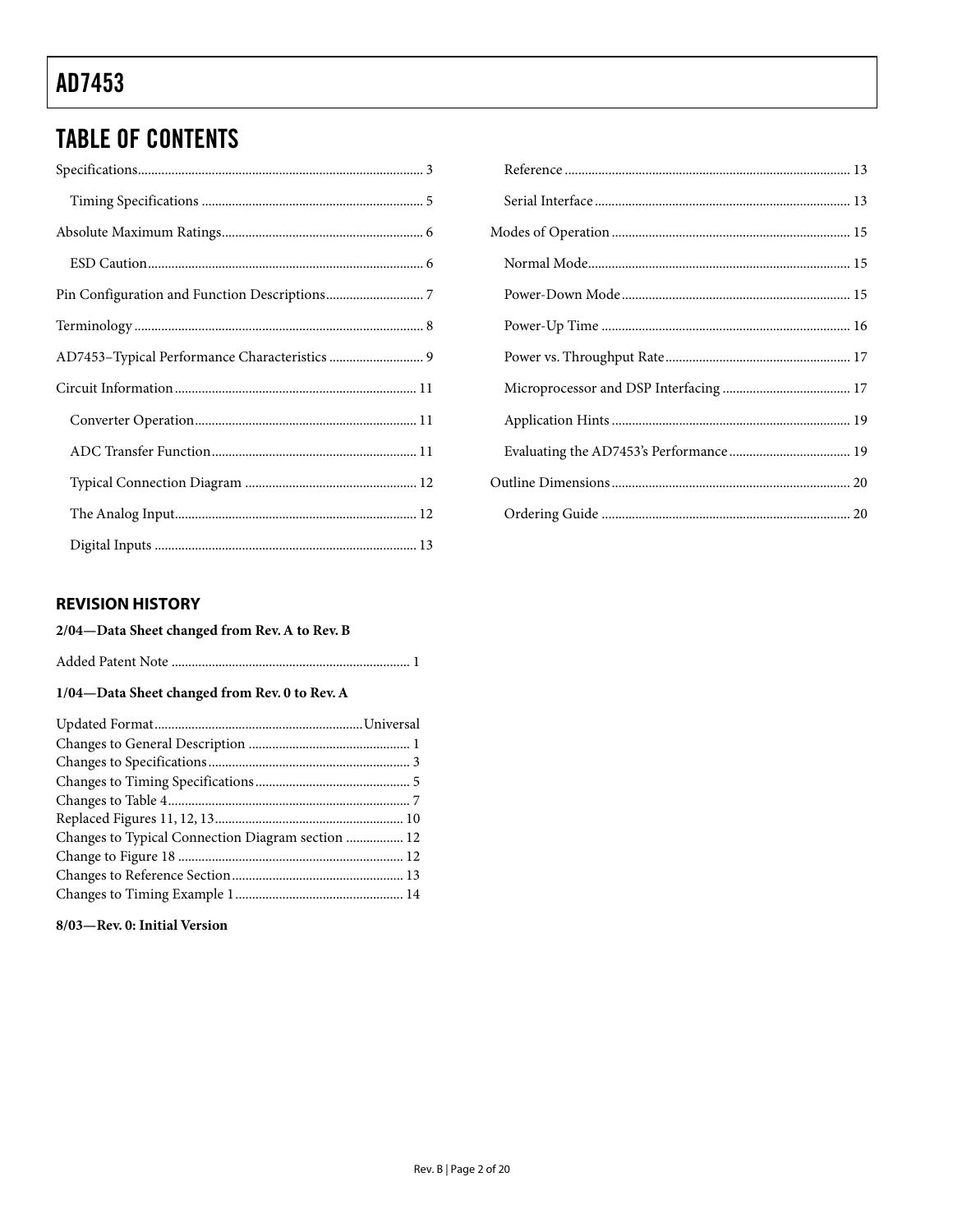### <span id="page-2-0"></span>**SPECIFICATIONS**

 $V_{\text{DD}} = 2.7 \text{ V}$  to 5.25 V,  $f_{\text{SCLK}} = 10 \text{ MHz}$ ,  $f_{\text{S}} = 555 \text{ kSPS}$ ,  $V_{\text{REF}} = 2.5 \text{ V}$ ,  $F_{\text{IN}} = 100 \text{ kHz}$ ,  $T_{\text{A}} = T_{\text{MIN}}$  to  $T_{\text{MAX}}$ , unless otherwise noted

#### <span id="page-2-1"></span>**Table 1.**

<span id="page-2-4"></span><span id="page-2-3"></span><span id="page-2-2"></span>

| Parameter                                            | <b>Test Conditions/Comments</b>                       | A Version <sup>1</sup> | <b>B</b> Version <sup>1</sup> | Unit        |
|------------------------------------------------------|-------------------------------------------------------|------------------------|-------------------------------|-------------|
| DYNAMIC PERFORMANCE                                  | $f_{IN}$ = 100 kHz                                    |                        |                               |             |
| Signal to Noise Ratio (SNR) <sup>2</sup>             | $V_{DD} = 2.7 V$ to 5.25 V                            | 70                     | 70                            | dB min      |
| Signal to (Noise + Distortion) (SINAD) <sup>2</sup>  | $V_{DD}$ = 2.7 V to 3.6 V                             | 69                     | 69                            | dB min      |
|                                                      | $V_{DD} = 4.75$ V to 5.25 V                           | 70                     | 70                            | dB min      |
| Total Harmonic Distortion (THD) <sup>2</sup>         | $V_{DD} = 2.7 V$ to 3.6 V; -78 dB typ                 | $-73$                  | $-73$                         | dB max      |
|                                                      | $V_{DD} = 4.75$ V to 5.25 V; -80 dB typ               | $-75$                  | $-75$                         | dB max      |
| Peak Harmonic or Spurious Noise <sup>2</sup>         | $V_{DD} = 2.7 V$ to 3.6 V; -80 dB typ                 | $-73$                  | $-73$                         | dB max      |
|                                                      | $V_{DD} = 4.75$ V to 5.25 V; -82 dB typ               | $-75$                  | $-75$                         | dB max      |
| Intermodulation Distortion (IMD) <sup>2</sup>        | $fa = 90$ kHz; $fb = 110$ kHz                         |                        |                               |             |
| Second-Order Terms                                   |                                                       | $-80$                  | $-80$                         | dB typ      |
| <b>Third-Order Terms</b>                             |                                                       | $-80$                  | $-80$                         | dB typ      |
| Aperture Delay <sup>2</sup>                          |                                                       | 5                      | 5                             | ns typ      |
| Aperture Jitter <sup>2</sup>                         |                                                       | 50                     | 50                            | ps typ      |
| Full-Power Bandwidth <sup>2, 3</sup>                 | $\omega$ -3 dB                                        | 20                     | 20                            | MHz typ     |
|                                                      | $@ -0.1 dB$                                           | 2.5                    | 2.5                           | MHz typ     |
| DC ACCURACY                                          |                                                       |                        |                               |             |
| Resolution                                           |                                                       | 12                     | 12                            | <b>Bits</b> |
| Integral Nonlinearity (INL) <sup>2</sup>             |                                                       | ±1.5                   | ±1                            | LSB max     |
| Differential Nonlinearity (DNL) <sup>2</sup>         | Guaranteed no missed codes to 12 bits                 | ±0.95                  | ±0.95                         | LSB max     |
| Offset Error <sup>2</sup>                            |                                                       | ±3.5                   | ±3.5                          | LSB max     |
| Gain Error <sup>2</sup>                              |                                                       | ±3                     | ±3                            | LSB max     |
| <b>ANALOG INPUT</b>                                  |                                                       |                        |                               |             |
| Full-Scale Input Span                                | $V_{IN+} - V_{IN-}$                                   | <b>V<sub>REF</sub></b> | <b>VREF</b>                   | v           |
| Absolute Input Voltage                               |                                                       |                        |                               |             |
| $V_{IN+}$                                            |                                                       | <b>VRFF</b>            | <b>VRFF</b>                   | v           |
| $V_{IN-}^4$                                          | $V_{DD} = 2.7 V$ to 3.6 V                             | $-0.1$ to $+0.4$       | $-0.1$ to $+0.4$              | v           |
|                                                      | $V_{DD} = 4.75$ V to 5.25 V                           | $-0.1$ to $+1.5$       | $-0.1$ to $+1.5$              | v           |
| DC Leakage Current                                   |                                                       | ±1                     | ±1                            | µA max      |
| Input Capacitance                                    | When in track/hold                                    | 30/10                  | 30/10                         | pF typ      |
| REFERENCE INPUT                                      |                                                       |                        |                               |             |
| V <sub>REF</sub> Input Voltage                       | $± 1%$ tolerance for specified performance            | 2.5 <sup>5</sup>       | $2.5^{5}$                     | v           |
| DC Leakage Current                                   |                                                       | ±1                     | ±1                            |             |
|                                                      | When in track/hold                                    | 10/30                  | 10/30                         | µA max      |
| <b>VREF Input Capacitance</b><br><b>LOGIC INPUTS</b> |                                                       |                        |                               | pF typ      |
|                                                      |                                                       |                        |                               |             |
| Input High Voltage, VINH                             |                                                       | 2.4                    | 2.4                           | V min       |
| Input Low Voltage, VINL                              |                                                       | 0.8                    | 0.8                           | V max       |
| Input Current, I <sub>IN</sub>                       | Typically 10 nA, $V_{IN} = 0$ V or $V_{DD}$           | ±1                     | ±1                            | µA max      |
| Input Capacitance, CIN 6                             |                                                       | 10                     | 10                            | pF max      |
| <b>LOGIC OUTPUTS</b>                                 |                                                       |                        |                               |             |
| Output High Voltage, V <sub>OH</sub>                 | $V_{DD} = 4.75$ V to 5.25 V, $I_{SOLVEE} = 200 \mu A$ | 2.8                    | 2.8                           | V min       |
|                                                      | $V_{DD} = 2.7 V$ to 3.6 V, Isource = 200 µA           | 2.4                    | 2.4                           | V min       |
| Output Low Voltage, V <sub>OL</sub>                  | $I_{SINK} = 200 \mu A$                                | 0.4                    | 0.4                           | V max       |
| Floating-State Leakage Current                       |                                                       | ±1                     | ±1                            | µA max      |
| Floating-State Output Capacitance <sup>6</sup>       |                                                       | 10                     | 10                            | pF max      |
| <b>Output Coding</b>                                 |                                                       |                        | Straight (natural) binary     |             |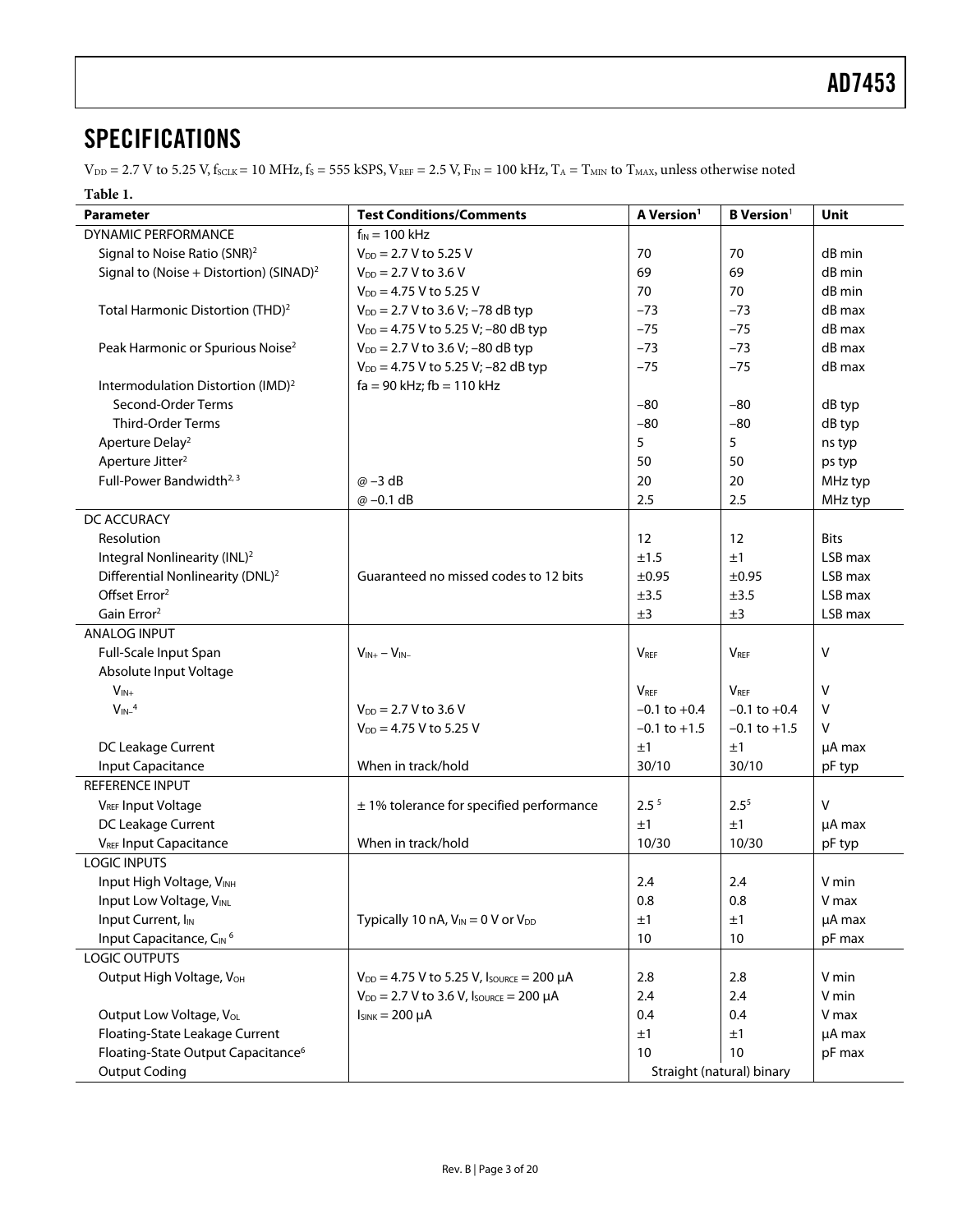<span id="page-3-7"></span>

| <b>Parameter</b>                             | <b>Test Conditions/Comments</b>                        | A Version <sup>1</sup> | <b>B</b> Version <sup>1</sup> | <b>Unit</b> |
|----------------------------------------------|--------------------------------------------------------|------------------------|-------------------------------|-------------|
| <b>CONVERSION RATE</b>                       |                                                        |                        |                               |             |
| <b>Conversion Time</b>                       | 1.6 µs with a 10 MHz SCLK                              | 16                     | 16                            | SCLK cycles |
| Track-and-Hold Acquisition Time <sup>2</sup> | Sine wave input                                        | 250                    | 250                           | ns max      |
|                                              | Full-scale step input                                  | 290                    | 290                           | ns max      |
| Throughput Rate                              |                                                        | 555                    | 555                           | kSPS max    |
| POWER REQUIREMENTS                           |                                                        |                        |                               |             |
| <b>V<sub>DD</sub></b>                        |                                                        | 2.7/5.25               | 2.7/5.25                      | V min/max   |
| $I_{DD}^{7, 8}$                              |                                                        |                        |                               |             |
| Normal Mode (Static)                         | SCLK on or off                                         | 0.5                    | 0.5                           | mA typ      |
| Normal Mode (Operational)                    | $V_{DD} = 4.75 V$ to 5.25 V                            | 1.5                    | 1.5                           | mA max      |
|                                              | $V_{DD} = 2.7 V to 3.6 V$                              | 1.2                    | 1.2                           | mA max      |
| <b>Full Power-Down Mode</b>                  | SCLK on or off                                         |                        |                               | µA max      |
| Power Dissipation                            |                                                        |                        |                               |             |
| Normal Mode (Operational)                    | $V_{DD} = 5 V$ ; 1.55 mW typ for 100 kSPS <sup>7</sup> | 7.25                   | 7.25                          | mW max      |
|                                              | $V_{DD} = 3 V$ ; 0.64 mW typ for 100 kSPS <sup>7</sup> | 3.3                    | 3.3                           | mW max      |
| <b>Full Power-Down Mode</b>                  | $V_{DD} = 5 V$ ; SCLK on or off                        | 5                      | 5                             | $\mu$ W max |
|                                              | $V_{DD} = 3 V$ ; SCLK on or off                        | 3                      | 3                             | $\mu$ W max |

<span id="page-3-1"></span>1 Temperature ranges as follows: A, B versions: –40°C to +85°C.

<sup>2</sup> See Terminology section.

 $\overline{a}$ 

<span id="page-3-3"></span><span id="page-3-2"></span><sup>2</sup> See Terminology section.<br><sup>3</sup> Analog inputs with slew rates exceeding 27 V/µs (full-scale input sine wave > 3.5 MHz) within the acquisition time may cause an incorrect result to be returned by the converter.

<span id="page-3-4"></span> $^4$  A small dc input is applied to V<sub>IN</sub>. to provide a pseudo ground for V<sub>IN+</sub>.<br><sup>5</sup> The AD7453 is functional with a reference input in the range 100 mV t

<span id="page-3-5"></span><sup>5</sup> The AD7453 is functional with a reference input in the range 100 mV to  $V_{DD}$ .

<span id="page-3-8"></span>

<span id="page-3-6"></span><sup>6</sup> Guaranteed by characterization.<br><sup>7</sup> See Power vs. Throughput Rate section.<br><sup>8</sup> Measured with a full-scale do input

<span id="page-3-9"></span><span id="page-3-0"></span><sup>8</sup> Measured with a full-scale dc input.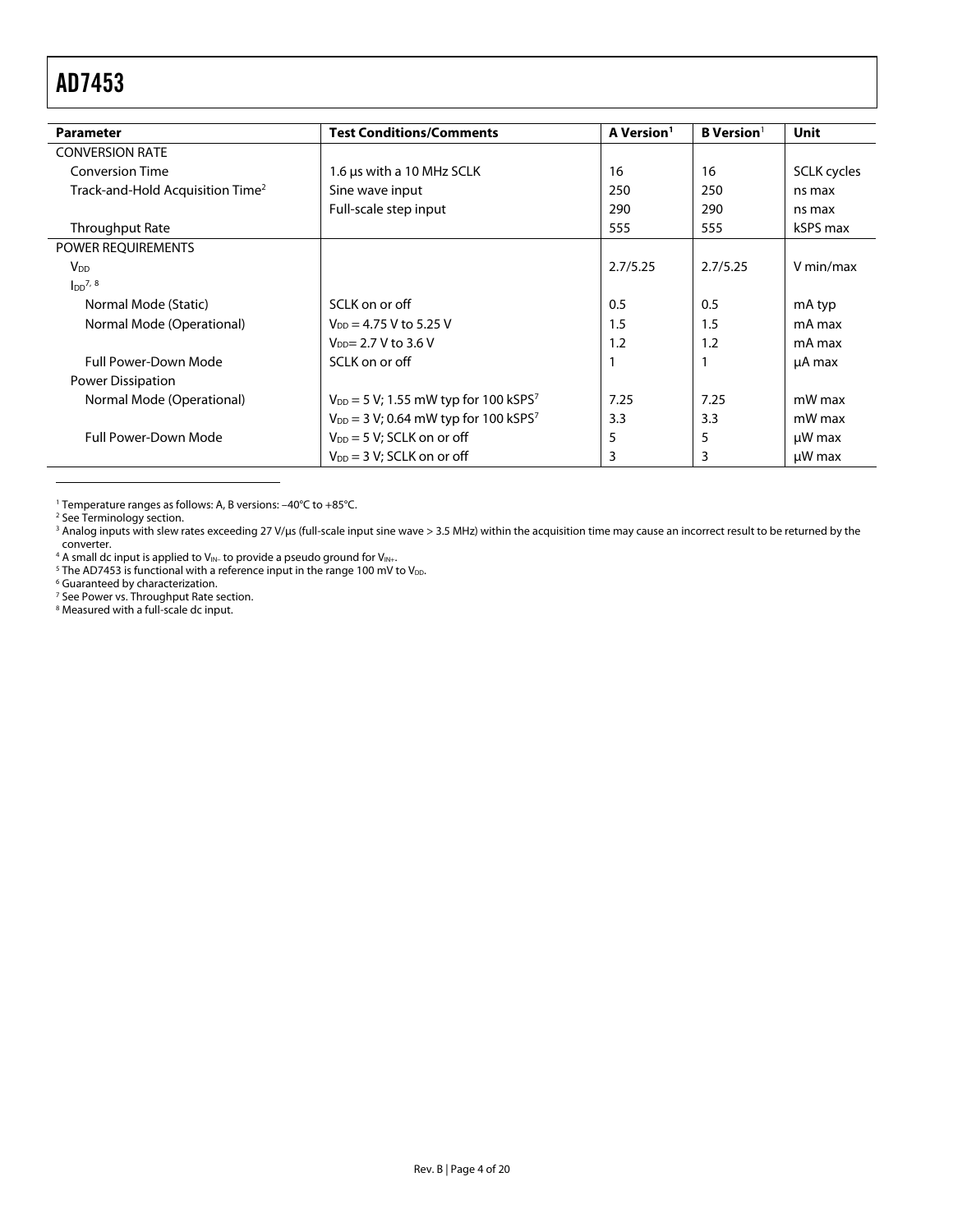#### <span id="page-4-7"></span><span id="page-4-0"></span>**TIMING SPECIFICATIONS**

Guaranteed by characterization. All input signals are specified with tr = tf = 5 ns (10% to 90% of  $V_{DD}$ ) and timed from a voltage level of 1.6 V.

See [Figure 2 a](#page-4-1)nd the Serial [Interface s](#page-12-1)ection.

 $V_{DD}$  = 2.7 V to 5.25 V, f<sub>SCLK</sub> = 10 MHz, f<sub>S</sub> = 555 kSPS,  $V_{REF}$  = 2.5 V, T<sub>A</sub> = T<sub>MIN</sub> to T<sub>MAX</sub>, unless otherwise noted.

**Table 2.** 

<span id="page-4-2"></span>

| <b>Parameter</b>            | Limit at T <sub>MIN</sub> , T <sub>MAX</sub> | <b>Unit</b> | <b>Description</b>                                                                  |
|-----------------------------|----------------------------------------------|-------------|-------------------------------------------------------------------------------------|
| $f_{SCLK}$ <sup>1</sup>     | 10                                           | kHz min     |                                                                                     |
|                             | 10                                           | MHz max     |                                                                                     |
| <b>t</b> CONVERT            | $16 \times t$ <sub>SCLK</sub>                |             | $t$ <sub>SCLK</sub> $=$ 1/f <sub>SCLK</sub>                                         |
|                             | 1.6                                          | us max      |                                                                                     |
| tQUIET                      | 60                                           | ns min      | Minimum quiet time between the end of a serial read and the next falling edge of CS |
| $t_1$                       | 10                                           | ns min      | Minimum $\overline{\text{CS}}$ pulse width                                          |
| t <sub>2</sub>              | 10                                           | ns min      | CS falling edge to SCLK falling edge setup time                                     |
| t <sub>3</sub> <sup>2</sup> | 20                                           | ns max      | Delay from CS falling edge until SDATA three-state disabled                         |
| $t_4^2$                     | 40                                           | ns max      | Data access time after SCLK falling edge                                            |
| t <sub>5</sub>              | $0.4$ tsclk                                  | ns min      | SCLK high pulse width                                                               |
| $t_6$                       | $0.4$ tsclk                                  | ns min      | SCLK low pulse width                                                                |
| t <sub>7</sub>              | 10                                           | ns min      | SCLK edge to data valid hold time                                                   |
| $\text{ts}^3$               | 10                                           | ns min      | SCLK falling edge to SDATA three-state enabled                                      |
|                             | 35                                           | ns max      | SCLK falling edge to SDATA three-state enabled                                      |
| t <sub>POWER-UP</sub>       |                                              | us max      | Power-up time from full power-down                                                  |



<span id="page-4-1"></span>Figure 2. AD7453 Serial Interface Timing Diagram

 $\overline{a}$ 

<span id="page-4-3"></span><sup>&</sup>lt;sup>1</sup> Mark/space ratio for the SCLK input is 40/60 to 60/40.<br><sup>2</sup> Measured with the load circuit of Figure 3 and definer

<span id="page-4-4"></span>Measured with the load circuit of Figure 3 and defined as the time required for the output to cross 0.8 V or 2.4 V with  $V_{DD} = 5 V$ , and the time required for an output to cross 0.4 V or 2.0 V for  $V_{DD} = 3$  V.

<span id="page-4-5"></span> $^3$  t<sub>8</sub> is derived from the measured time taken by the data outputs to change 0.5 V when loaded with the circuit of Figure 3. The measured number is then extrapolated back to remove the effects of charging or discharging the 25 pF capacitor. This means that the time, t<sub>8</sub>, quoted in the timing characteristics is the true bus relinquish time of the part and is independent of the bus loading. 4

<span id="page-4-6"></span><sup>&</sup>lt;sup>4</sup> See Power-Up Time section.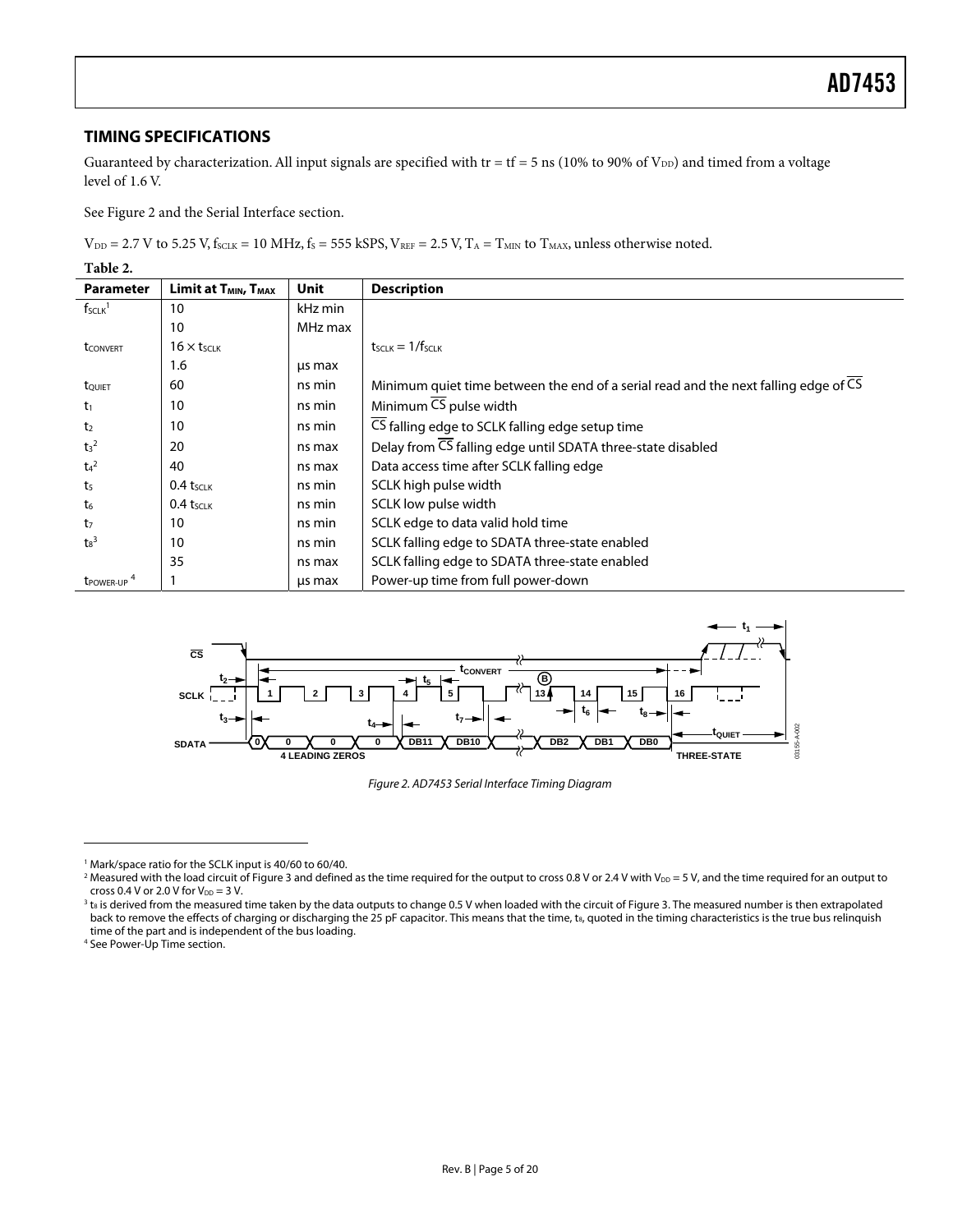### <span id="page-5-0"></span>ABSOLUTE MAXIMUM RATINGS

 $T_A = 25$ °C, unless otherwise noted.

| Table 3.                                              |                                     |
|-------------------------------------------------------|-------------------------------------|
| <b>Parameter</b>                                      | Rating                              |
| V <sub>DD</sub> to GND                                | $-0.3$ V to $+7$ V                  |
| $V_{IN+}$ to GND                                      | $-0.3$ V to $V_{DD}$ + 0.3 V        |
| $V_{IN}$ - to GND                                     | $-0.3$ V to $V_{DD}$ + 0.3 V        |
| Digital Input Voltage to GND                          | $-0.3$ V to $+7$ V                  |
| Digital Output Voltage to GND                         | $-0.3$ V to V <sub>DD</sub> + 0.3 V |
| VREE to GND                                           | $-0.3$ V to V <sub>DD</sub> + 0.3 V |
| Input Current to Any Pin Except Supplies <sup>1</sup> | $±10$ mA                            |
| Operating Temperature Range                           |                                     |
| Commercial (A, B Version)                             | $-40^{\circ}$ C to $+85^{\circ}$ C  |
| Storage Temperature Range                             | $-65^{\circ}$ C to $+85^{\circ}$ C  |
| <b>Junction Temperature</b>                           | $150^{\circ}$ C                     |
| $\theta_{JA}$ Thermal Impedance                       | 211.5°C/W (SOT-23)                  |
| $\theta_{\text{JC}}$ Thermal Impedance                | 91.99°C/W (SOT-23)                  |
| Lead Temperature, Soldering                           |                                     |
| Vapor Phase (60 secs)                                 | $215^{\circ}$ C                     |
| Infrared (15 secs)                                    | $220^{\circ}$ C                     |
| ESD                                                   | 1 kV                                |



Figure 3. Load Circuit for Digital Output Timing Specifications

Stresses above those listed under Absolute Maximum Ratings may cause permanent damage to the device. This is a stress rating only; functional operation of the device at these or any other conditions above those listed in the operational sections of this specification is not implied. Exposure to absolute maximum rating conditions for extended periods may affect device reliability.

<span id="page-5-1"></span><sup>1</sup> Transient currents of up to 100 mA will not cause SCR latch-up.

#### **ESD CAUTION**

 $\overline{a}$ 

ESD (electrostatic discharge) sensitive device. Electrostatic charges as high as 4000 V readily accumulate on the human body and test equipment and can discharge without detection. Although this product features proprietary ESD protection circuitry, permanent damage may occur on devices subjected to high energy electrostatic discharges. Therefore, proper ESD precautions are recommended to avoid performance degradation or loss of functionality.

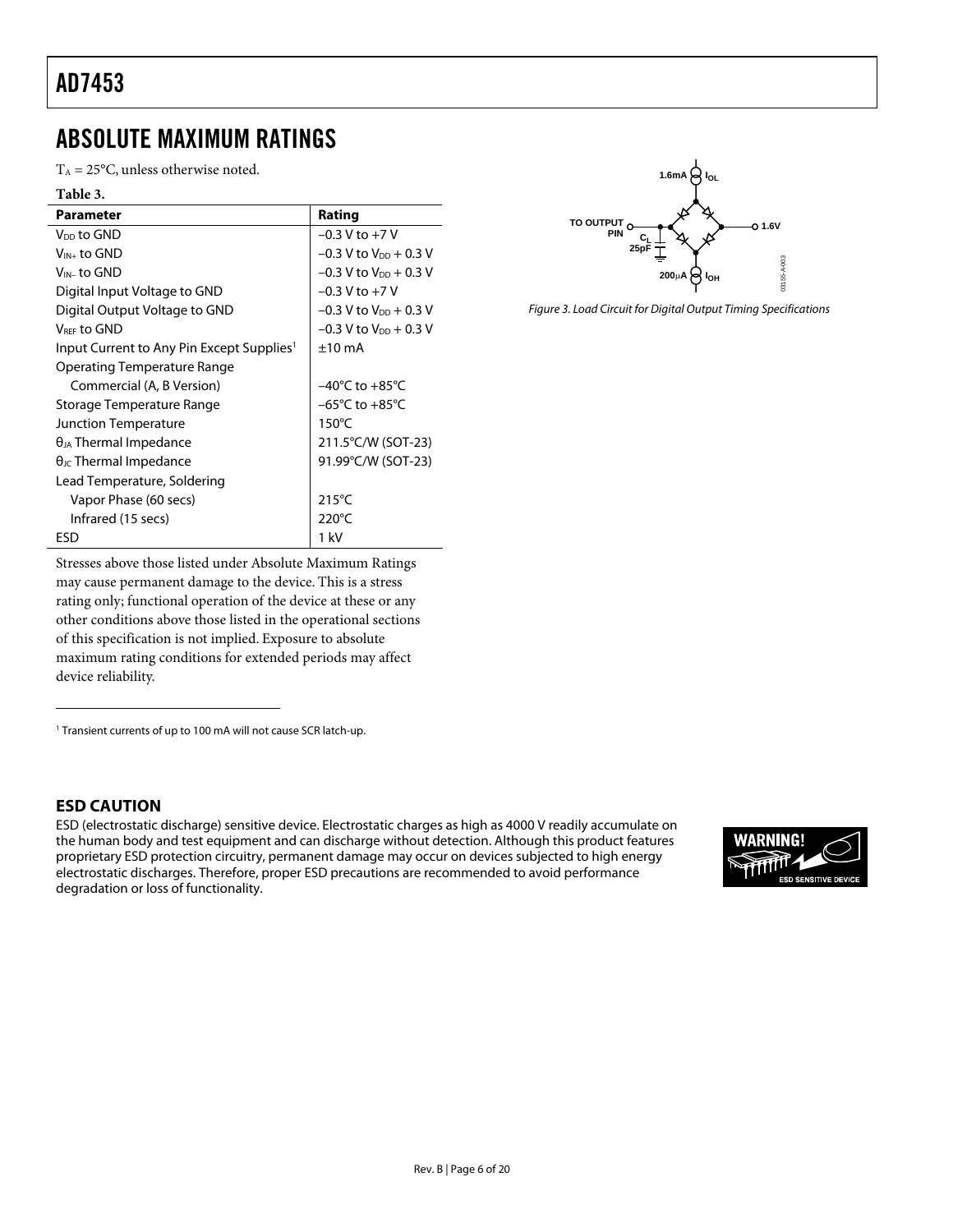### <span id="page-6-0"></span>PIN CONFIGURATION AND FUNCTION DESCRIPTIONS



Figure 4. Pin Function Descriptions

#### **Table 4. Pin Function Descriptions**

| Mnemonic                 | <b>Function</b>                                                                                                                                                                                                                                                                                                                                                                 |
|--------------------------|---------------------------------------------------------------------------------------------------------------------------------------------------------------------------------------------------------------------------------------------------------------------------------------------------------------------------------------------------------------------------------|
| <b>V</b> <sub>REF</sub>  | Reference Input for the AD7453. An external reference in the range 100 mV to V <sub>DD</sub> must be applied to this input. The specified<br>reference input is 2.5 V. This pin should be decoupled to GND with a capacitor of at least 0.1 µF.                                                                                                                                 |
| $V_{IN+}$                | Noninverting Analog Input.                                                                                                                                                                                                                                                                                                                                                      |
| $V_{IN-}$                | Inverting Input. This pin sets the ground reference point for the V <sub>IN+</sub> input. Connect to ground or to a dc offset to provide a<br>pseudo ground.                                                                                                                                                                                                                    |
| <b>GND</b>               | Analog Ground. Ground reference point for all circuitry on the AD7453. All analog input signals and any external reference<br>signal should be referred to this GND voltage.                                                                                                                                                                                                    |
| $\overline{\mathsf{CS}}$ | Chip Select. Active low logic input. This input provides the dual function of initiating a conversion on the AD7453 and<br>framing the serial data transfer.                                                                                                                                                                                                                    |
| <b>SDATA</b>             | Serial Data, Logic output. The conversion result from the AD7453 is provided on this output as a serial data stream. The bits<br>are clocked out on the falling edge of the SCLK input. The data stream of the AD7453 consists of four leading zeros followed<br>by the 12 bits of conversion data that are provided MSB first. The output coding is straight (natural) binary. |
| <b>SCLK</b>              | Serial Clock. Logic input. SCLK provides the serial clock for accessing data from the part. This clock input is also used as the<br>clock source for the conversion process.                                                                                                                                                                                                    |
| <b>V<sub>DD</sub></b>    | Power Supply Input. $V_{\text{DD}}$ is 2.7 V to 5.25 V. This supply should be decoupled to GND with a 0.1 µF capacitor and a 10 µF<br>tantalum capacitor.                                                                                                                                                                                                                       |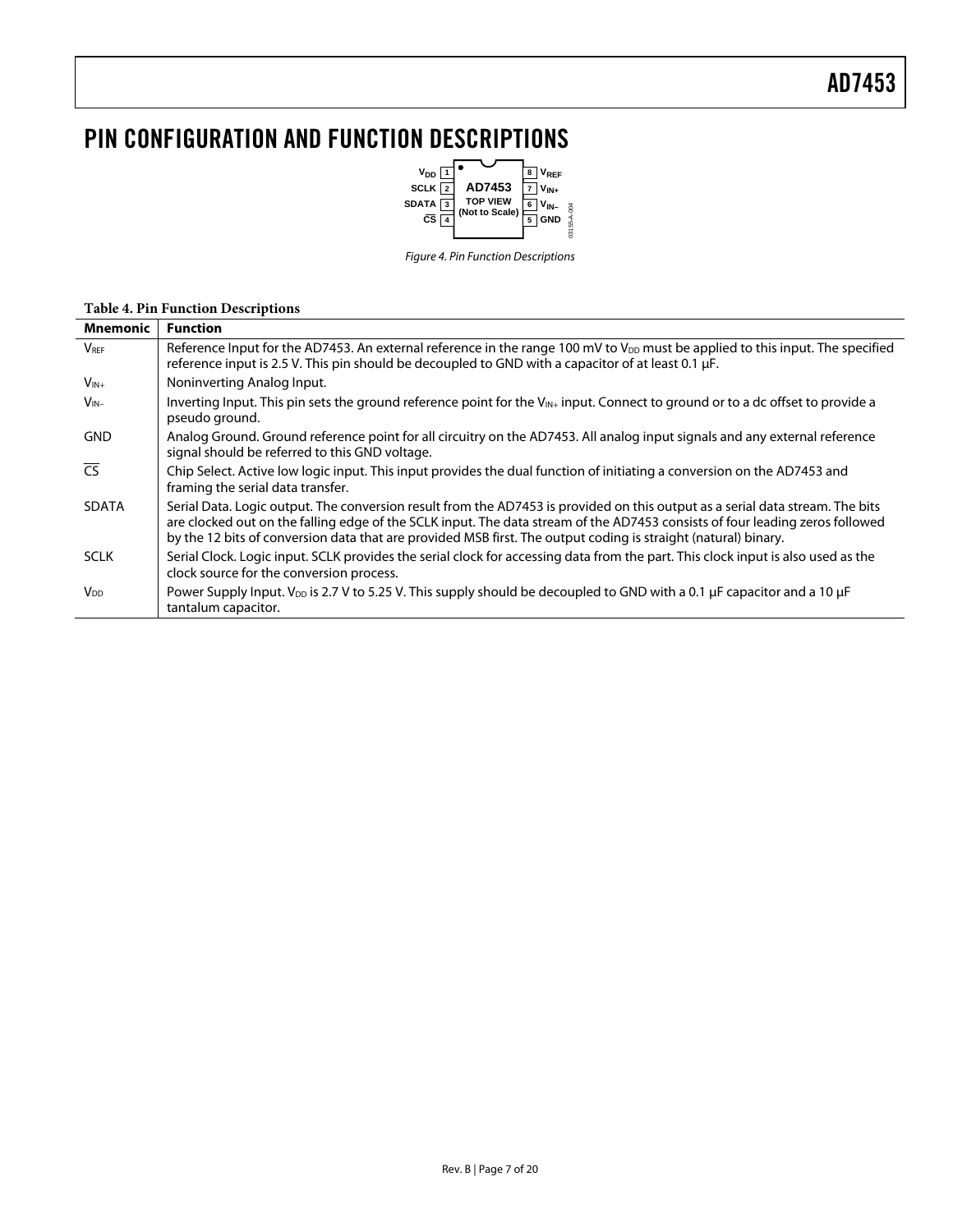### <span id="page-7-0"></span>**TERMINOLOGY**

#### **Signal-to-(Noise + Distortion) Ratio**

The measured ratio of signal to (noise + distortion) at the output of the ADC. The signal is the rms amplitude of the fundamental. Noise is the sum of all nonfundamental signals up to half the sampling frequency  $(f<sub>s</sub>/2)$ , excluding dc. The ratio is dependent on the number of quantization levels in the digitization process; the more levels, the smaller the quantization noise. The theoretical signal-to-(noise + distortion) ratio for an ideal N-bit converter with a sine wave input is given by

*Signal*-*to*-(*Noise* + *Distortion*) = (6.02*N* + 1.76) dB

Thus, for a 12-bit converter, this is 74 dB.

#### **Total Harmonic Distortion (THD)**

Total harmonic distortion is the ratio of the rms sum of harmonics to the fundamental. For the AD7453, it is defined as

$$
THD(dB) = 20 \log \frac{\sqrt{{V_2}^2 + {V_3}^2 + {V_4}^2 + {V_5}^2 + {V_6}^2}}{V_1}
$$

where  $V_1$  is the rms amplitude of the fundamental and  $V_2$ ,  $V_3$ , *V4*, *V5*, and *V6* are the rms amplitudes of the second to the sixth harmonics.

#### **Peak Harmonic or Spurious Noise**

Peak harmonic or spurious noise is defined as the ratio of the rms value of the next largest component in the ADC output spectrum (up to fs/2 and excluding dc) to the rms value of the fundamental. Normally, the value of this specification is determined by the largest harmonic in the spectrum, but for ADCs where the harmonics are buried in the noise floor, it is a noise peak.

#### **Intermodulation Distortion**

With inputs consisting of sine waves at two frequencies, fa and fb, any active device with nonlinearities creates distortion products at the sum and difference frequencies of mfa  $\pm$  nfb where  $m, n = 0, 1, 2, 3,$  and so on. Intermodulation distortion terms are those for which neither m nor n are equal to zero. For example, the second-order terms include  $(fa + fb)$  and  $(fa - fb)$ , while the third-order terms include  $(2fa + fb)$ ,  $(2fa - fb)$ ,  $(fa + 2fb)$ , and  $(fa - 2fb)$ .

The AD7453 is tested using the CCIF standard where two input frequencies near the top end of the input bandwidth are used. In this case, the second-order terms are usually distanced in frequency from the original sine waves while the third-order terms are usually at a frequency close to the input frequencies. As a result, the second- and third-order terms are specified separately. The calculation of the intermodulation distortion is

as per the THD specification where it is the ratio of the rms sum of the individual distortion products to the rms amplitude of the sum of the fundamentals expressed in dB.

#### **Aperture Delay**

The amount of time from the leading edge of the sampling clock until the ADC actually takes the sample.

#### **Aperture Jitter**

The sample-to-sample variation in the effective point in time at which the actual sample is taken.

#### **Full Power Bandwidth**

The full power bandwidth of an ADC is the input frequency at which the amplitude of the reconstructed fundamental is reduced by 0.1 dB or 3 dB for a full-scale input.

#### **Integral Nonlinearity (INL)**

The maximum deviation from a straight line passing through the endpoints of the ADC transfer function.

#### **Differential Nonlinearity (DNL)**

The difference between the measured and the ideal 1 LSB change between any two adjacent codes in the ADC.

#### **Offset Error**

The deviation of the first code transition (000...000 to 000...001) from the ideal (i.e.,AGND + 1 LSB)

#### **Gain Error**

This is the deviation of the last code transition (111...110 to 111...111) from the ideal (i.e.,VREF – 1 LSB), after the offset error has been adjusted out.

#### **Track-and-Hold Acquisition Time**

The minimum time required for the track and hold amplifier to remain in track mode for its output to reach and settle to within 0.5 LSB of the applied input signal.

#### **Power Supply Rejection Ratio (PSRR)**

The ratio of the power in the ADC output at full-scale frequency, *f*, to the power of a 100 mV p-p sine wave applied to the ADC V<sub>DD</sub> supply of frequency *f<sub>S</sub>*. The frequency of this input varies from 1 kHz to 1 MHz.

#### $PSRR(dB) = 10log(Pf/Pf<sub>S</sub>)$

*Pf* is the power at frequency *f* in the ADC output; *Pfs* is the power at frequency  $f_S$  in the ADC output.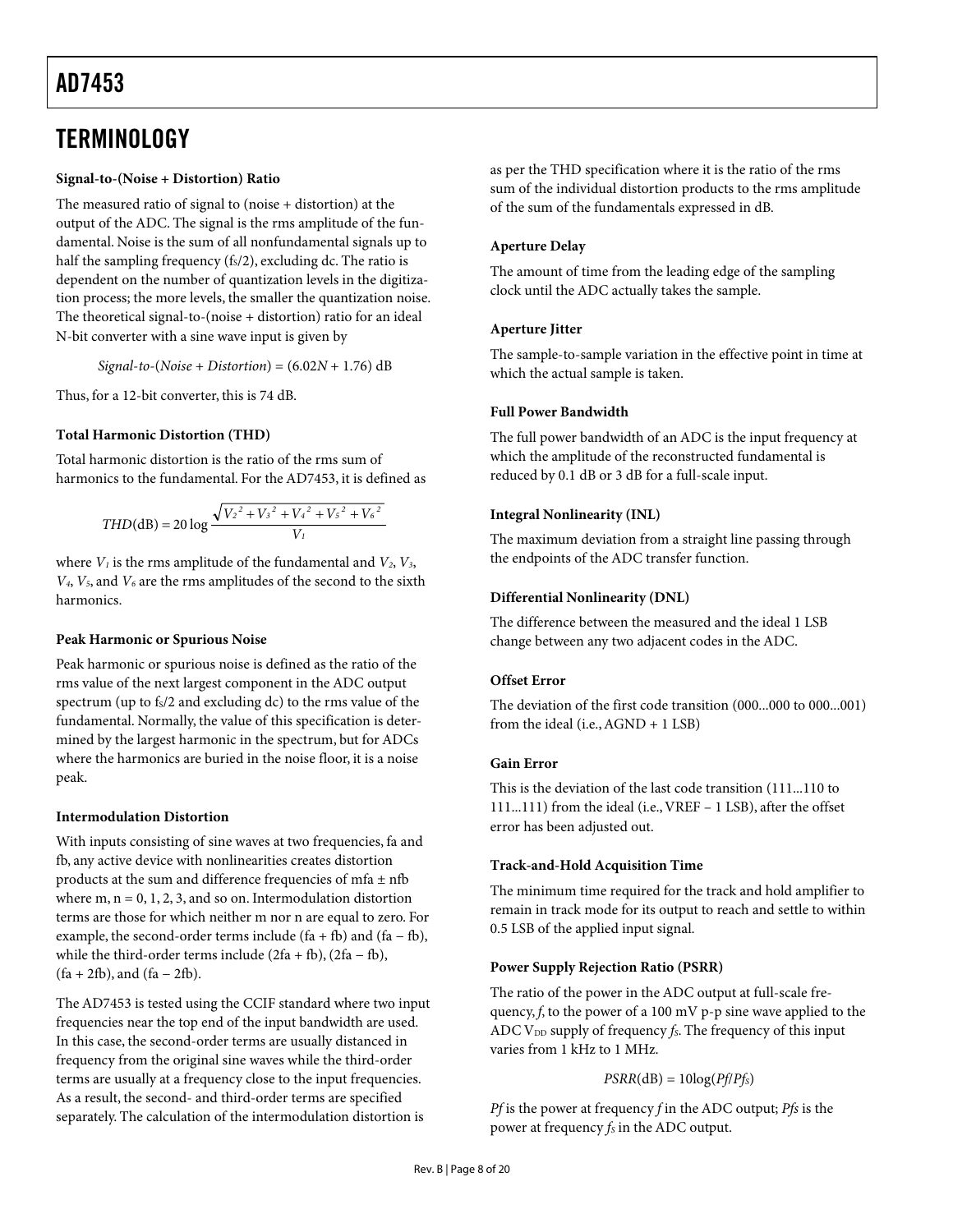### <span id="page-8-0"></span>AD7453–TYPICAL PERFORMANCE CHARACTERISTICS

Default Conditions:  $T_A = 25^{\circ}$ C,  $f_S = 555$  kSPS,  $f_{SCLK} = 10$  MHz,  $V_{DD} = 2.7$  V to 5.25 V,  $V_{REF} = 2.5$  V, unless otherwise noted.



Figure 5. SINAD vs. Analog Input Frequency for Various Supply Voltages



Figure 6. PSRR vs. Supply Ripple Frequency without Supply Decoupling



Figure 7. Dynamic Performance for  $V_{DD} = 5 V$ 



Figure 8. Typical DNL for the AD7453 for  $V_{DD} = 5 V$ 



Figure 9. Typical INL for the AD7453 for  $V_{DD} = 5$  V



Figure 10. Histogram of 10,000 Conversions of a DC Input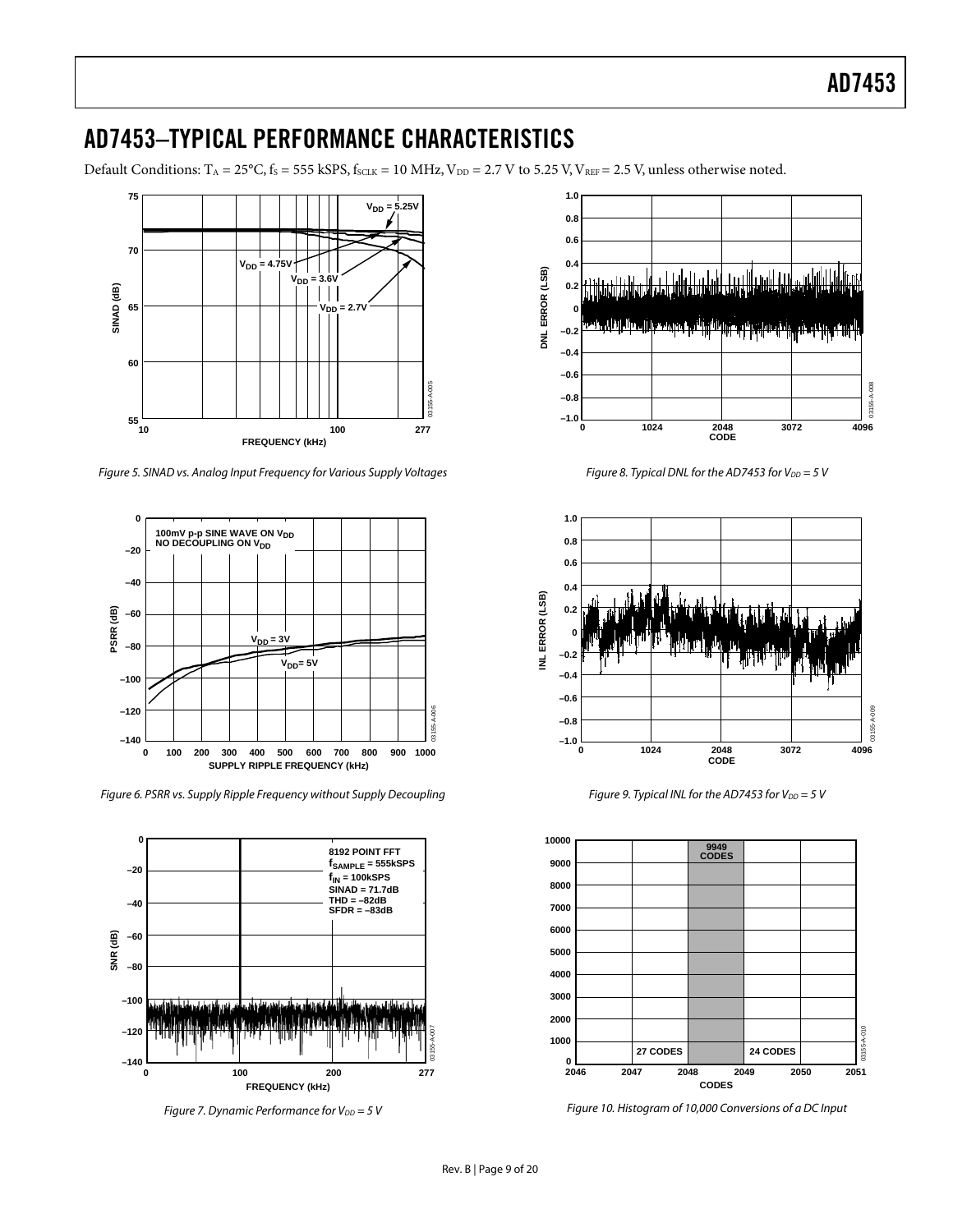

Figure 11. Change in DNL vs.  $V_{REF}$  for  $V_{DD} = 5 V$ 



Figure 12. Change in INL vs. VREF for  $V_{DD} = 5$  V



Figure 13. ENOB vs.  $V_{REF}$  for  $V_{DD} = 3$  V and 5 V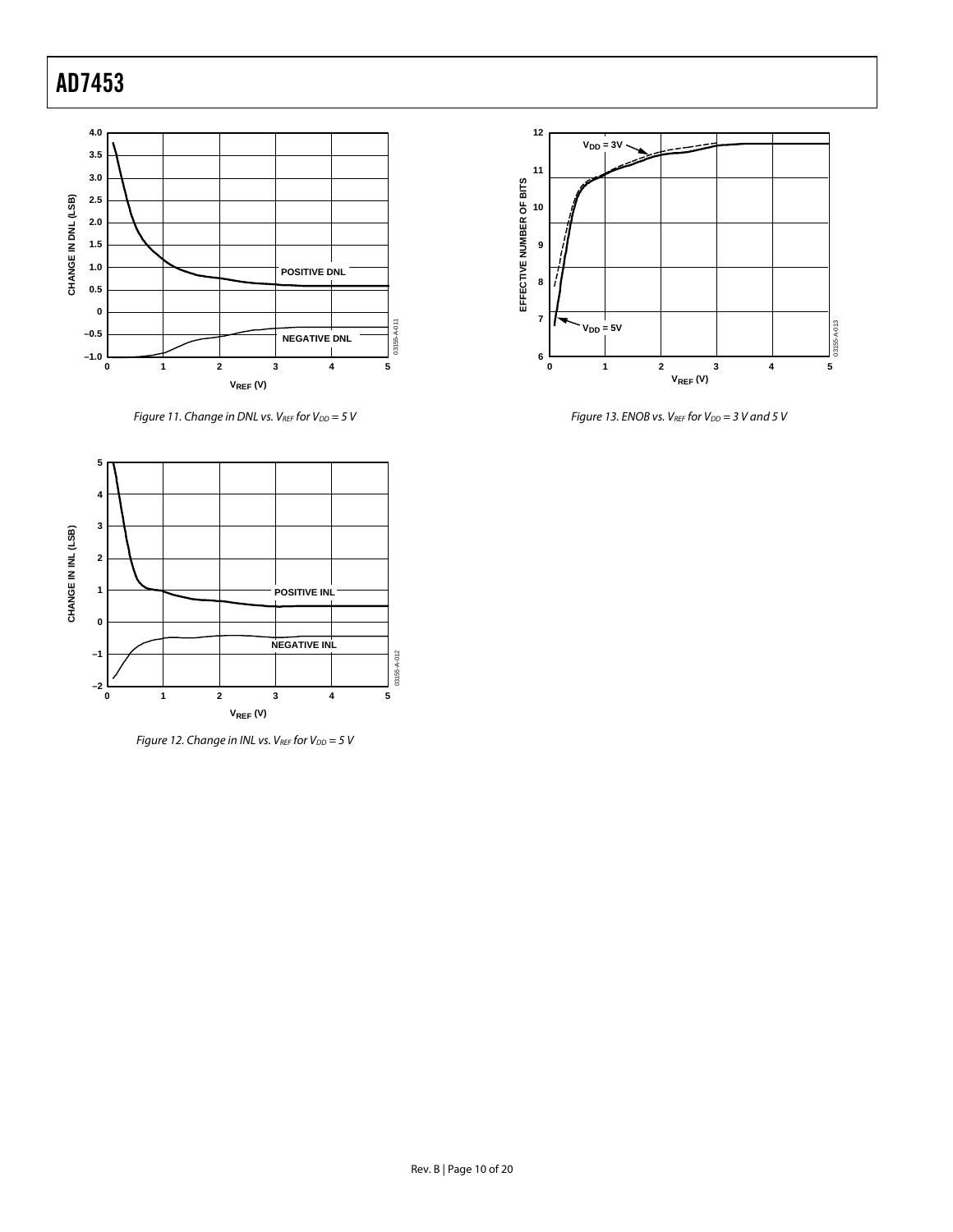### <span id="page-10-0"></span>CIRCUIT INFORMATION

The AD7453 is a 12-bit, low power, single-supply, successive approximation analog-to-digital converter (ADC) with a pseudo differential analog input. It operates with a single 2.7 V to 5.25 V power supply and is capable of throughput rates up to 555 kSPS when supplied with a 10 MHz SCLK. It requires an external reference to be applied to the  $V_{REF}$  pin.

The AD7453 has an on-chip differential track-and-hold amplifier, a successive approximation (SAR) ADC, and a serial interface, housed in an 8-lead SOT-23 package. The serial clock input accesses data from the part and provides the clock source for the successive approximation ADC. The AD7453 features a power-down option for reduced power consumption between conversions. The power-down feature is implemented across the standard serial interface, as described in the [Modes of](#page-14-1) [Operation](#page-14-1) section.

#### **CONVERTER OPERATION**

The AD7453 is a successive approximation ADC based around two capacitive DACs. [Figure 14](#page-10-1) and [Figure 15](#page-10-2) show simplified schematics of the ADC in the acquisition and conversion phase, respectively. The ADC is comprised of control logic, an SAR, and two capacitive DACs. In [Figure 14](#page-10-1) (acquisition phase), SW3 is closed and SW1 and SW2 are in Position A, the comparator is held in a balanced condition, and the sampling capacitor arrays acquire the differential signal on the input.

<span id="page-10-1"></span>

Figure 14. ADC Acquisition Phase

When the ADC starts a conversion [\(Figure 15\)](#page-10-2), SW3 opens and SW1 and SW2 move to Position B, causing the comparator to become unbalanced. Both inputs are disconnected once the conversion begins. The control logic and charge redistribution DACs are used to add and subtract fixed amounts of charge from the sampling capacitor arrays to bring the comparator back into a balanced condition.When the comparator is rebalanced, the conversion is complete. The control logic generates the ADC's output code. The output impedances of the sources driving the  $V_{IN+}$  and  $V_{IN-}$  pins must be matched; otherwise the two inputs have different settling times, resulting in errors.

<span id="page-10-2"></span>



### **ADC TRANSFER FUNCTION**

The output coding for the AD7453 is straight (natural) binary. The designed code transitions occur at successive LSB values (i.e., 1 LSB, 2 LSB, and so on). The LSB size is  $V_{REF}/4096$ . The ideal transfer characteristic of the AD7453 is shown in [Figure 16.](#page-10-3)

<span id="page-10-3"></span>

Figure 16. Ideal Transfer Characteristic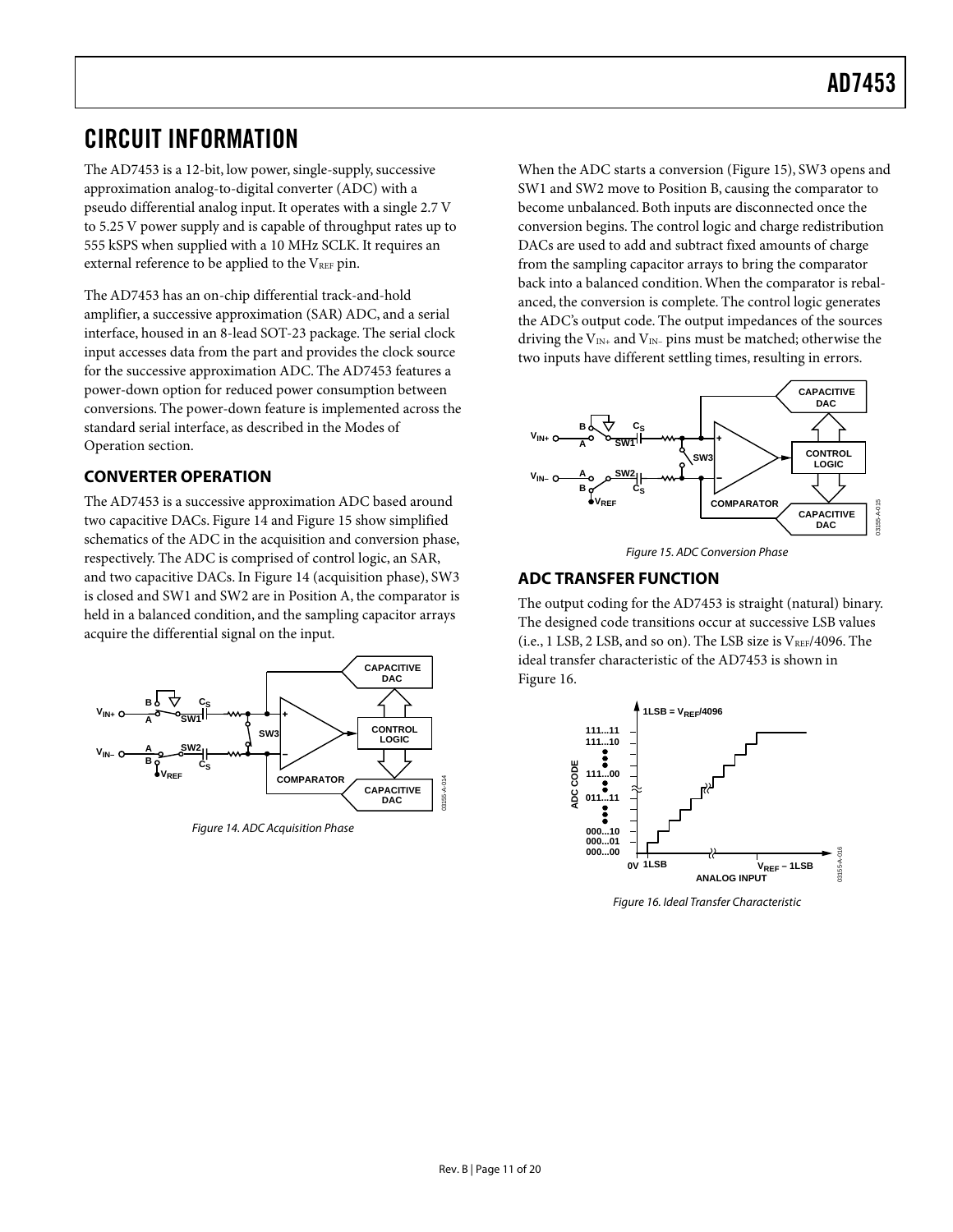#### <span id="page-11-0"></span>**TYPICAL CONNECTION DIAGRAM**

[Figure 17](#page-11-1) shows a typical connection diagram for the AD7453. In this setup, the GND pin is connected to the analog ground plane of the system. The VREF pin is connected to the AD780, a 2.5 V decoupled reference source. The signal source is connected to the  $V_{IN+}$  analog input via a unity gain buffer. A dc voltage is connected to the  $V_{IN}$ - pin to provide a pseudo ground for the  $V_{IN+}$  input. The  $V_{DD}$  pin should be decoupled to AGND with a 10  $\mu$ F tantalum capacitor in parallel with a 0.1  $\mu$ F ceramic capacitor. The reference pin should be decoupled to AGND with a capacitor of at least 0.1 µF. The conversion result is output in a 16-bit word with four leading zeros followed by the MSB of the 12-bit result.

<span id="page-11-1"></span>

Figure 17. Typical Connection Diagram

#### **THE ANALOG INPUT**

The AD7453 has a pseudo differential analog input. The  $V_{\text{IN+}}$ input is coupled to the signal source and must have an amplitude of V<sub>REF</sub> p-p to make use of the full dynamic range of the part. A dc input is applied to  $V_{IN}$ . The voltage applied to this input provides an offset from ground or a pseudo ground for the  $V_{IN+}$  input. The main benefit of pseudo differential inputs is that they separate the analog input signal ground from the ADC's ground, allowing dc common-mode voltages to be cancelled.

Because the ADC operates from a single supply, it is necessary to level shift ground-based bipolar signals to comply with the input requirements.An op amp (for example, the AD8021) can be configured to rescale and level shift a ground-based (bipolar) signal so that it is compatible with the input range of the AD7453. See [Figure 18.](#page-11-2)

When a conversion takes place, the pseudo ground corresponds to 0 and the maximum analog input corresponds to 4096.

<span id="page-11-2"></span>

Figure 18. Op Amp Configuration to Level Shift a Bipolar Input Signal

#### **Analog Input Structure**

[Figure 19](#page-11-3) shows the equivalent circuit of the analog input structure of the AD7453. The four diodes provide ESD protection for the analog inputs. Care must be taken to ensure that the analog input signals never exceed the supply rails by more than 300 mV. This causes these diodes to become forward biased and to start conducting into the substrate. These diodes can conduct up to 10 mA without causing irreversible damage to the part. The capacitors, C1 in [Figure 19,](#page-11-3) are typically 4 pF and can be attributed primarily to pin capacitance. The resistors are lumped components made up of the on resistance of the switches. The value of these resistors is typically about 100  $Ω$ . The capacitors C2 are the ADC's sampling capacitors, and have a typical capacitance of 16 pF.

For ac applications, removing high frequency components from the analog input signal through the use of an RC low-pass filter on the relevant analog input pins is recommended. In applications where harmonic distortion and signal-to-noise ratio are critical, the analog input should be driven from a low impedance source. Large source impedances significantly affect the ac performance of the ADC, which may necessitate the use of an input buffer amplifier. The choice of the op amp is a function of the particular application.

<span id="page-11-3"></span>

Figure 19. Equivalent Analog Input Circuit. Conversion Phase—Switches Open; Track Phase—Switches Closed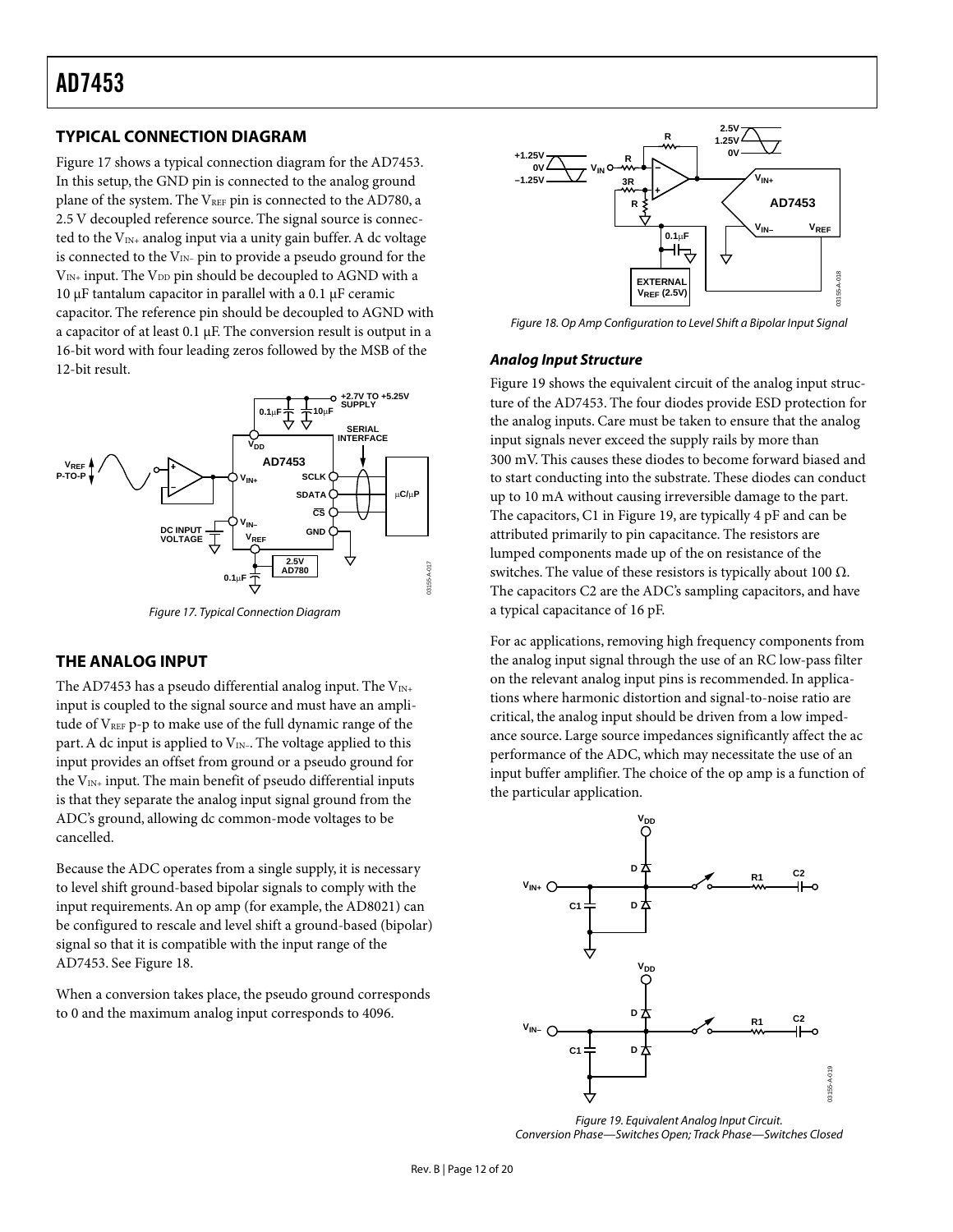<span id="page-12-0"></span>When no amplifier is used to drive the analog input, the source impedance should be limited to low values. The maximum source impedance depends on the amount of total harmonic distortion (THD) that can be tolerated. The THD increases as the source impedance increases and performance degrades. [Figure 20](#page-12-2) shows a graph of the THD versus analog input signal frequency for different source impedances.

<span id="page-12-2"></span>

Figure 20. THD vs. Analog Input Frequency for Various Source Impedances

[Figure 21](#page-12-3) shows a graph of THD versus analog input frequency for various supply voltages while sampling at 555 kSPS with an SCLK of 10 MHz. In this case, the source impedance is 10  $\Omega$ .

<span id="page-12-3"></span>

Figure 21. THD vs. Analog Input Frequency for Various Supply Voltages

#### **DIGITAL INPUTS**

The digital inputs applied to the AD7453 are not limited by the maximum ratings that limit the analog inputs. Instead, the digital inputs applied, i.e., CS and SCLK, can go to 7 V and are not restricted by the  $V_{DD}$  + 0.3 V limits as on the analog input.

The main advantage of the inputs not being restricted to the  $V_{DD}$  + 0.3 V limit is that power supply sequencing issues are avoided. If  $\overline{\text{CS}}$  or SCLK are applied before V<sub>DD</sub>, there is no risk of latch-up as there would be on the analog inputs if a signal greater than  $0.3$  V were applied prior to  $V_{DD}$ .

#### **REFERENCE**

An external source is required to supply the reference to the AD7453. This reference input can range from 100 mV to  $V_{DD}$ . The specified reference is 2.5 V for the 2.7 V to 5.25 V power supply range. The reference input chosen for an application should never be greater than the power supply. Errors in the reference source result in gain errors in the AD7453 transfer function.A capacitor of at least 0.1 µF should be placed on the VREF pin. Suitable reference sources for the AD7453 include the AD780 and the ADR421. [Figure 22](#page-12-4) shows a typical connection diagram for the VREF pin.

<span id="page-12-4"></span>

Figure 22. Typical VREF Connection Diagram for  $V_{DD} = 5$  V

#### <span id="page-12-1"></span>**SERIAL INTERFACE**

[Figure 2](#page-4-1) shows a detailed timing diagram of the serial interface of the AD7453. The serial clock provides the conversion clock and controls the transfer of data from the device during conversion.  $\overline{\text{CS}}$  initiates the conversion process and frames the data transfer. The falling edge of CS puts the track-and-hold into hold mode and takes the bus out of three-state. The analog input is sampled and the conversion is initiated at this point. The conversion requires 16 SCLK cycles to complete.

Once 13 SCLK falling edges have occurred, the track-and-hold goes back into track mode on the next SCLK rising edge, as shown at Point B in [Figure 2.](#page-4-1) On the 16th SCLK falling edge, the SDATA line goes back into three-state.

If the rising edge of CS occurs before 16 SCLKs have elapsed, the conversion is terminated and the SDATA line goes back into three-state.

The conversion result from the AD7453 is provided on the SDATA output as a serial data stream. The bits are clocked out on the falling edge of the SCLK input. The data stream of the AD7453 consists of four leading zeros, followed by 12 bits of conversion data, provided MSB first. The output coding is straight (natural) binary.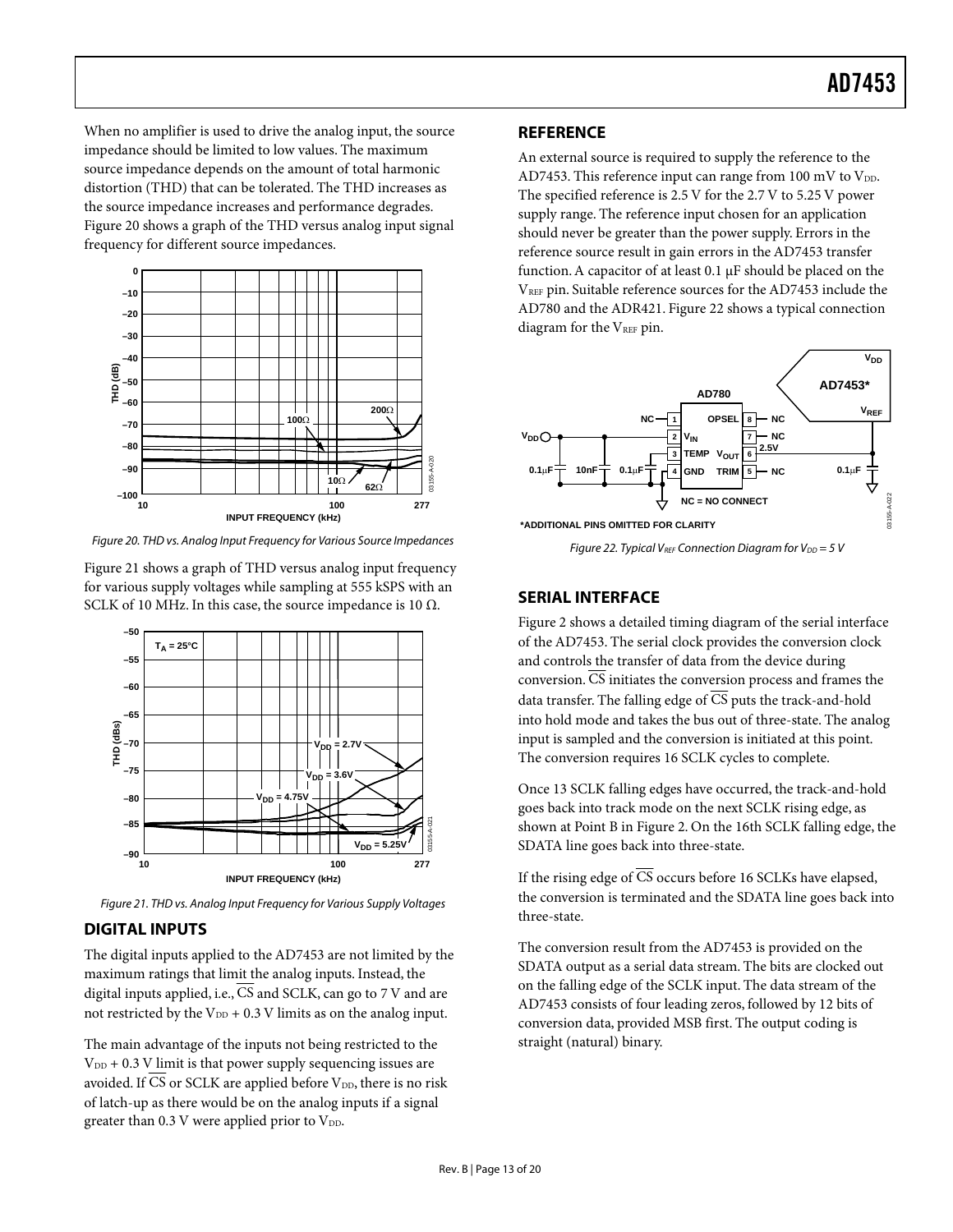**Timing Example 1** Sixteen serial clock cycles are required to perform a conversion and to access data from the AD7453.  $\overline{\text{CS}}$  going low provides the first leading zero to be read in by the microcontroller or DSP. The remaining data is then clocked out on the subsequent SCLK falling edges, beginning with the second leading zero. Thus the first falling clock edge on the serial clock provides the second leading zero. The final bit in the data transfer is valid on the 16<sup>th</sup> falling edge, having been clocked out on the previous (15<sup>th</sup>) falling edge. Once the conversion is complete and the data has been accessed after the 16 clock cycles, it is important to ensure that, before the next conversion is initiated, enough time is left to meet the acquisition and quiet time specifications. See [Timing Example 1.](#page-13-0)

In applications with a slower SCLK, it may be possible to read in data on each SCLK rising edge, i.e., the first rising edge of SCLK after the  $\overline{\text{CS}}$  falling edge would have the leading zero provided, and the 15<sup>th</sup> SCLK edge would have DB0 provided.

<span id="page-13-0"></span>Having  $F_{\text{SCLK}} = 10 \text{ MHz}$  and a throughput rate of 555 kSPS gives a cycle time of

$$
1/Throught = 1/555,000 = 1.8 \text{ }\mu\text{s}
$$

A cycle consists of

$$
t_2 + 12.5(1/F_{SCLK}) + t_{ACQ} = 1.8 \text{ }\mu\text{s}
$$

Therefore if  $t_2 = 10$  ns,

$$
10 \text{ ns} + 12.5(1/10 \text{ MHz}) + t_{ACQ} = 1.8 \text{ \textmu s}
$$

 $t_{ACO}$  = 540 ns

This 540 ns satisfies the requirement of 290 ns for *tACQ*. From [Figure 23,](#page-13-1) *t<sub>ACQ</sub>* comprises

$$
2.5(1/F_{SCLK}) + t_8 + t_{QUIET}
$$

<span id="page-13-1"></span>where  $t_8 = 35$  ns. This allows a value of 255 ns for  $t_{\text{QUIET}}$ , satisfying the minimum requirement of 60 ns.



Figure 23. Serial Interface Timing Example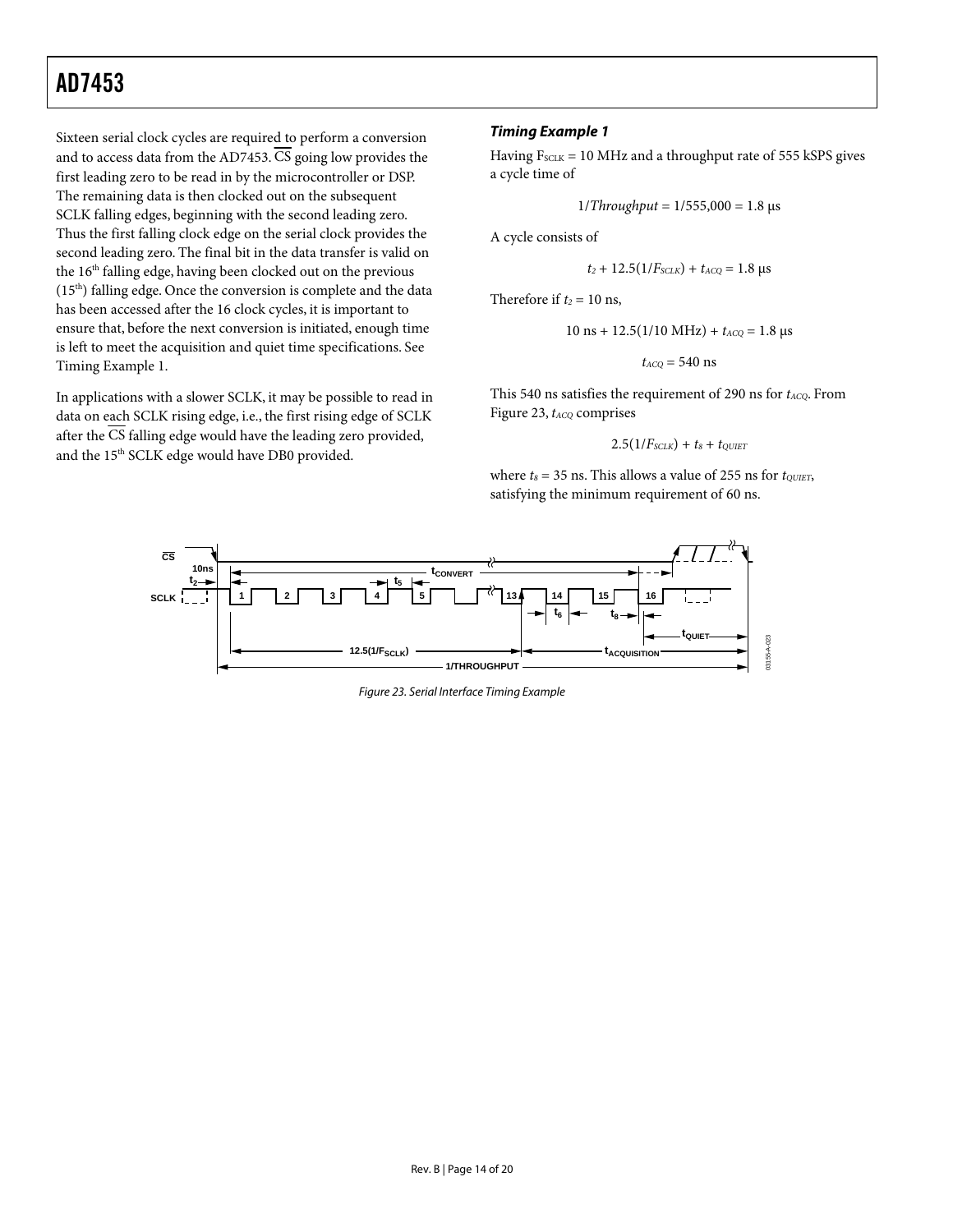### <span id="page-14-1"></span><span id="page-14-0"></span>MODES OF OPERATION

The mode of operation of the AD7453 is selected by controlling the logic state of the CS signal during a conversion. There are two possible modes of operation, normal mode and powerdown mode. The point at which CS is pulled high after the conversion has been initiated determines whether the AD7453 enters power-down mode. Similarly, if already in power-down, CS controls whether the device returns to normal operation or remains in power-down. These modes of operation are designed to provide flexible power management options. These options can be chosen to optimize the power dissipation/ throughput rate ratio for differing application requirements.

#### **NORMAL MODE**

This mode is intended for fastest throughput rate performance. The user does not have to worry about any power-up times with the AD7453 remaining fully powered up all the time. [Figure 24](#page-14-2) shows the general diagram of the operation of the AD7453 in this mode. The conversion is initiated on the falling edge of CS, as described in the Serial Interface section. To ensure that the part remains fully powered up,  $\overline{CS}$  must remain low until at least 10 SCLK falling edges have elapsed after the falling edge of  $\overline{\text{CS}}$ .

If CS is brought high any time after the 10th SCLK falling edge but before the 16<sup>th</sup> SCLK falling edge, the part remains powered up but the conversion is terminated and SDATA goes back into three-state. Sixteen serial clock cycles are required to complete the conversion and access the complete conversion result. CS may idle high until the next conversion, or may idle low until some time prior to the next conversion. Once a data transfer is complete, i.e., when SDATA has returned to three-state, another conversion can be initiated after the quiet time, to ULET, has elapsed by again bringing CS low.

<span id="page-14-2"></span>

Figure 24. Normal Mode Operation

#### **POWER-DOWN MODE**

This mode is intended for use in applications where slower throughput rates are required—the ADC is powered down between each conversion, or a series of conversions may be performed at a high throughput rate and the ADC is then powered down for a relatively long duration between these bursts of several conversions.When the AD7453 is in powerdown mode, all analog circuitry is powered down. For the AD7453 to enter power-down mode, the conversion process must be interrupted by bringing CS high anywhere after the second falling edge of SCLK and before the 10<sup>th</sup> falling edge of SCLK, as shown in [Figure 25.](#page-14-3)

Once CS has been brought high in this window of SCLKs, the part enters power-down, the conversion that was initiated by the falling edge of CS is terminated, and SDATA goes back into three-state. The time from the rising edge of  $\overline{CS}$  to SDATA three-state enabled is never greater than t<sub>8</sub> (see the [Timing](#page-4-7) [Specifications\)](#page-4-7). If CS is brought high before the second SCLK falling edge, the part remains in normal mode and does not power down. This avoids accidental power-down due to glitches on the  $\overline{\text{CS}}$  line.

To exit this mode of operation and power up the AD7453 again, a dummy conversion is performed. On the falling edge of CS, the device begins to power up, and continues to power up as long as  $\overline{CS}$  is held low until after the falling edge of the 10<sup>th</sup> SCLK. The device is fully powered up after 1 µs has elapsed and, as shown in [Figure 26,](#page-15-1) valid data results from the next conversion.

If  $\overline{CS}$  is brought high before the 10<sup>th</sup> falling edge of SCLK, the AD7453 again goes back into power-down. This avoids accidental power-up due to glitches on the CS line or an inadvertent burst of eight SCLK cycles while  $\overline{\text{CS}}$  is low. So although the device may begin to power up on the falling edge of  $\overline{CS}$ , it again powers down on the rising edge of  $\overline{CS}$  as long as it occurs before the 10<sup>th</sup> SCLK falling edge.

<span id="page-14-3"></span>

Figure 25. Entering Power-Down Mode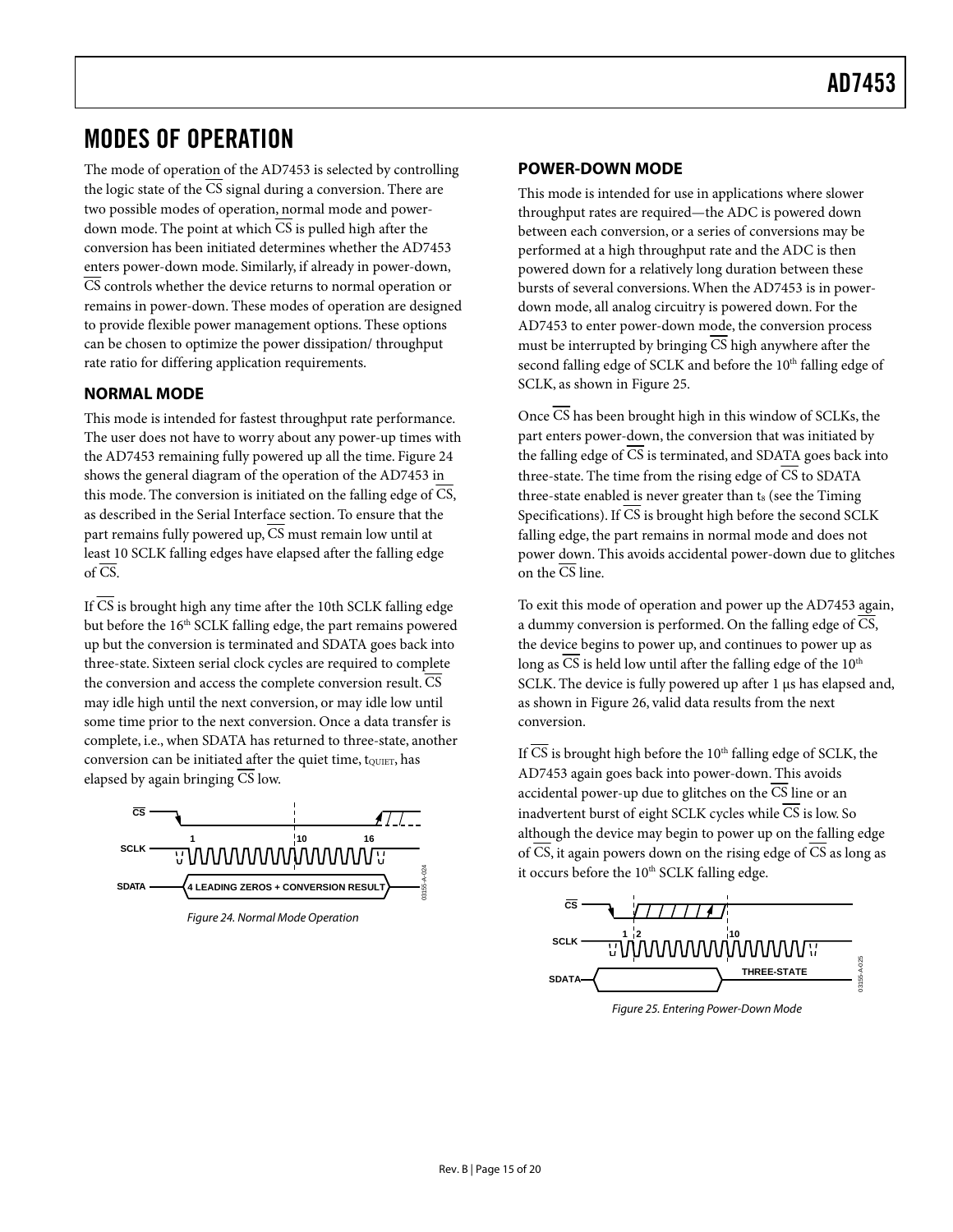#### <span id="page-15-0"></span>**POWER-UP TIME**

The power-up time of the AD7453 is typically 1  $\mu$ s, which means that with any frequency of SCLK up to 10 MHz, one dummy cycle is always sufficient to allow the device to power up. Once the dummy cycle is complete, the ADC is fully powered up and the input signal is acquired properly. The quiet time, tourer, must still be allowed—from the point at which the bus goes back into three-state after the dummy conversion to the next falling edge of CS.

When running at the maximum throughput rate of 555 kSPS, the AD7453 powers up and acquires a signal within ±0.5 LSB in one dummy cycle.When powering up from power-down mode with a dummy cycle, as in [Figure 26,](#page-15-1) the track and-hold, which was in hold mode while the part was powered down, returns to track mode after the first SCLK edge the part receives after the falling edge of  $\overline{CS}$ . This is shown as Point A in [Figure 26.](#page-15-1)

Although at any SCLK frequency one dummy cycle is sufficient to power up the device and acquire  $V_{IN}$ , it does not necessarily mean that a full dummy cycle of 16 SCLKs must always elapse to power up the device and acquire  $V_{\text{IN}}$  fully; 1 µs is sufficient to power up the device and acquire the input signal.

For example, if a 5 MHz SCLK frequency is applied to the ADC, the cycle time is 3.2  $\mu$ s (i.e., 1/(5 MHz)  $\times$  16). In one dummy cycle, 3.2  $\mu$ s, the part is powered up and  $V_{\text{IN}}$  is acquired fully. However after 1 µs with a 5 MHz SCLK, only five SCLK cycles have elapsed.At this stage, the ADC is fully powered up and the signal acquired. So in this case, CS can be brought high after the 10<sup>th</sup> SCLK falling edge and brought low again after a time, t<sub>QUIET</sub>, to initiate the conversion.

When power supplies are first applied to the AD7453, the ADC may either power up in the power-down mode or normal mode. Because of this, it is best to allow a dummy cycle to elapse to ensure that the part is fully powered up before attempting a valid conversion. Likewise, if the user wants the part to power up in power-down mode, the dummy cycle may be used to ensure the device is in power-down mode by executing a cycle such as that shown in [Figure 25.](#page-14-3) Once supplies are applied to the AD7453, the power-up time is the same as that when powering up from power-down mode. It takes approximately 1 µs to power up fully if the part powers up in normal mode. It is not necessary to wait 1 µs before executing a dummy cycle to ensure the desired mode of operation. Instead, the dummy cycle can occur directly after power is supplied to the ADC. If the first valid conversion is then performed directly after the dummy conversion, care must be taken to ensure that adequate acquisition time has been allowed.

As mentioned earlier, when powering up from the power-down mode, the part returns to track mode upon the first SCLK edge applied after the falling edge of CS. However, when the ADC powers up initially after supplies are applied, the track-and-hold is already in track mode. This means (assuming one has the facility to monitor the ADC supply current) that if the ADC powers up in the desired mode of operation and thus a dummy cycle is not required to change the mode, then a dummy cycle is not required to place the track-and-hold into track.



<span id="page-15-1"></span>Figure 26. Exiting Power-Down Mode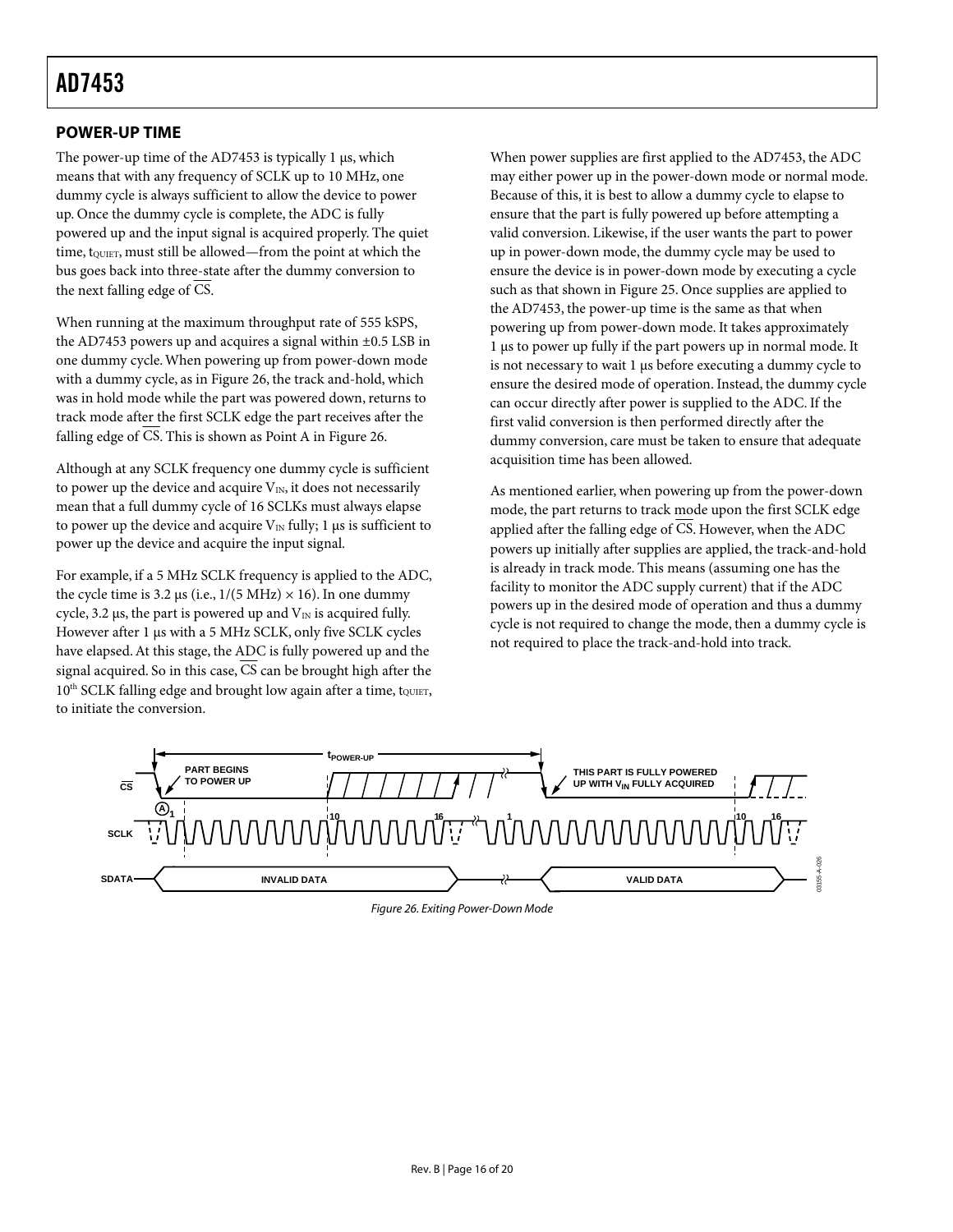#### <span id="page-16-0"></span>**POWER VS. THROUGHPUT RATE**

By using the power-down mode on the AD7453 when not converting, the average power consumption of the ADC decreases at lower throughput rates. [Figure 27](#page-16-1) shows how, as the throughput rate is reduced, the device remains in its power-down state longer and the average power consumption reduces accordingly. For example, if the AD7453 is operated in continuous sampling mode with a throughput rate of 100 kSPS and a 10 MHz SCLK, and the device is placed in the power-down mode between conversions, then the power consumption is calculated as follows:

*Power dissipation during normal operation* = 7.25 mW *max* (*for*  $V_{DD} = 5 \text{ V}$ .

If the power-up time is one dummy cycle (1.06  $\mu$ s if  $\overline{CS}$  is brought high after the 10<sup>th</sup> SCLK falling edge in the cycle and then brought low after the quiet time) and the remaining conversion time is another cycle (1.6 µs), then the AD7453 can besaid to dissipate 7.25 mW for 2.66 µs<sup>\*</sup> during each conversion cycle.

If the throughput rate = 100 kSPS, then the cycle time =  $10 \text{ }\mu\text{s}$ and the average power dissipated during each cycle is

<span id="page-16-2"></span> $(2.66/10) \times 7.25$  mW = 1.92 mW

For the same scenario, if  $V_{DD} = 3$  V, the power dissipation during normal operation is 3.3 mW max. The AD7453 can now be said todissipate 3.3 mW for 2.66 μs<sup>\*</sup> during each conversion cycle.

The average power dissipated during each cycle with a throughput rate of 100 kSPS is therefore

 $(2.66/10) \times 3.3$  mW = 0.88 mW

This is how the power numbers in [Figure 27](#page-16-1) are calculated.

<span id="page-16-1"></span>

Figure 27. Power vs. Throughput Rate for Power-Down Mode

 $\overline{a}$ 

For throughput rates above 320 kSPS, the serial clock frequency should be reduced for optimum power performance.

#### **MICROPROCESSOR AND DSP INTERFACING**

The serial interface on the AD7453 allows the part to be connected directly to a range of different microprocessors. This section explains how to interface the AD7453 with some of the more common microcontroller and DSP serial interface protocols.

#### **AD7453 to ADSP-21xx**

The ADSP-21xx family of DSPs are interfaced directly to the AD7453 without any glue logic required.

The SPORT control register should be set up as follows:

| $TFSW = RFSW = 1$     | Alternate Framing       |
|-----------------------|-------------------------|
| $INVRFS = INVTFS = 1$ | Active Low Frame Signal |
| $DTYPE = 00$          | Right Justify Data      |
| $SLEN = 1111$         | 16-Bit Data-Words       |
| $ISCI.K = 1$          | Internal Serial Clock   |
| $TFSR = RFSR = 1$     | Frame Every Word        |
| $IRFS = 0$            |                         |
| $ITFS = 1$            |                         |

To implement power-down mode, SLEN should be set to 1001 to issue an 8-bit SCLK burst.

The connection diagram is shown in [Figure 28.](#page-16-3) The ADSP-21xx has the TFS and RFS of the SPORT tied together, with TFS set as an output and RFS set as an input. The DSP operates in alternate framing mode and the SPORT control register is set up as described. The frame synchronization signal generated on the TFS is tied to CS, and, as with all signal processing applications, equidistant sampling is necessary. However, in this example, the timer interrupt is used to control the sampling rate of the ADC, and, under certain conditions, equidistant sampling may not be achieved.

<span id="page-16-3"></span>

Figure 28. Interfacing to the ADSP-21xx

<span id="page-16-4"></span><sup>∗</sup> This figure assumes a very short time to enter power-down mode. This increases as the burst of clocks used to enter power down mode is increased.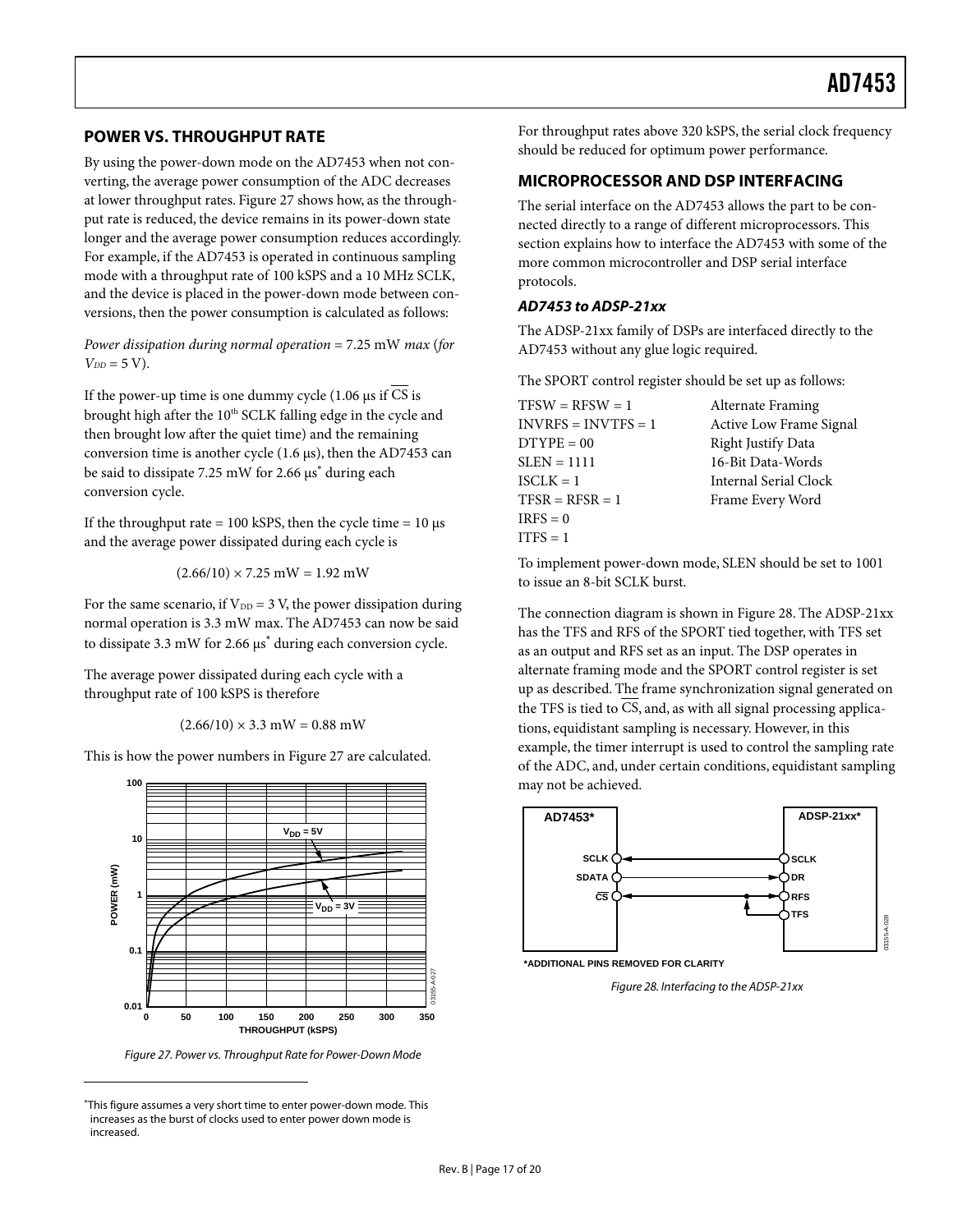The timer registers, for example, are loaded with a value that provides an interrupt at the required sample interval.When an interrupt is received, a value is transmitted with TFS/DT (ADC control word). The TFS is used to control the RFS and thus the reading of data. The frequency of the serial clock is set in the SCLKDIV register.When the instruction to transmit with TFS is given, (i.e.,AX0 = TX0), the state of the SCLK is checked. The DSP waits until the SCLK has gone high, low, and high again before transmission starts. If the timer and SCLK values are chosen such that the instruction to transmit occurs on or near the rising edge of SCLK, then the data may be transmitted or it may wait until the next clock edge.

For example, the ADSP-2111 has a master clock frequency of 16 MHz. If the SCLKDIV register is loaded with the value 3, an SCLK of 2 MHz is obtained and eight master clock periods elapse for every SCLK period. If the timer registers are loaded with the value 803, then 100.5 SCLKs occur between interrupts and subsequently between transmit instructions. This situation results in nonequidistant sampling as the transmit instruction is occurring on an SCLK edge. If the number of SCLKs between interrupts is a whole integer figure of N, equidistant sampling is implemented by the DSP.

#### **AD7453 to TMS320C5x/C54x**

The serial interface on the TMS320C5x/C54x uses a continuous serial clock and frame synchronization signals to synchronize the data transfer operations with peripheral devices like the AD7453. The CS input allows easy interfacing between the TMS320C5x/C54x and the AD7453 without any glue logic required. The serial port of the TMS320C5x/C54x is set up to operate in burst mode with internal CLKx (Tx serial clock) and FSx (Tx frame sync). The serial port control register (SPC) must have the following setup:  $FO = 0$ ,  $FSM = 1$ ,  $MCM = 1$  and  $TXM$ = 1. The format bit, FO, may be set to 1 to set the word length to eight bits in order to implement the power-down mode on the AD7453. The connection diagram is shown in [Figure 29.](#page-17-0) For signal processing applications, it is imperative that the frame synchronization signal from the TMS320C5x/C54x provide equidistant sampling.

<span id="page-17-0"></span>



Figure 29. Interfacing to the TMS320C5x/C54x

#### **AD7453 to DSP56xxx**

The connection diagram in [Figure 30](#page-17-1) shows how the AD7453 can be connected to the SSI (synchronous serial interface) of the DSP56xxx family of DSPs from Motorola. The SSI is operated in synchronous mode (SYN bit in CRB = 1) with internally generated 1-bit clock period frame sync for both Tx and  $Rx$  (Bit  $FSL1 = 1$  and Bit  $FSL0 = 0$  in CRB). Set the word length to 16 by setting Bits  $WL1 = 1$  and  $WL0 = 0$  in CRA. To implement the power-down mode on the AD7453, the word length can be changed to eight bits by setting Bits  $W<sub>L1</sub> = 0$  and  $WLO = 0$  in CRA. For signal processing applications, it is imperative that the frame synchronization signal from the DSP56xxx provide equidistant sampling.

<span id="page-17-1"></span>

Figure 30. Interfacing to the DSP56xxx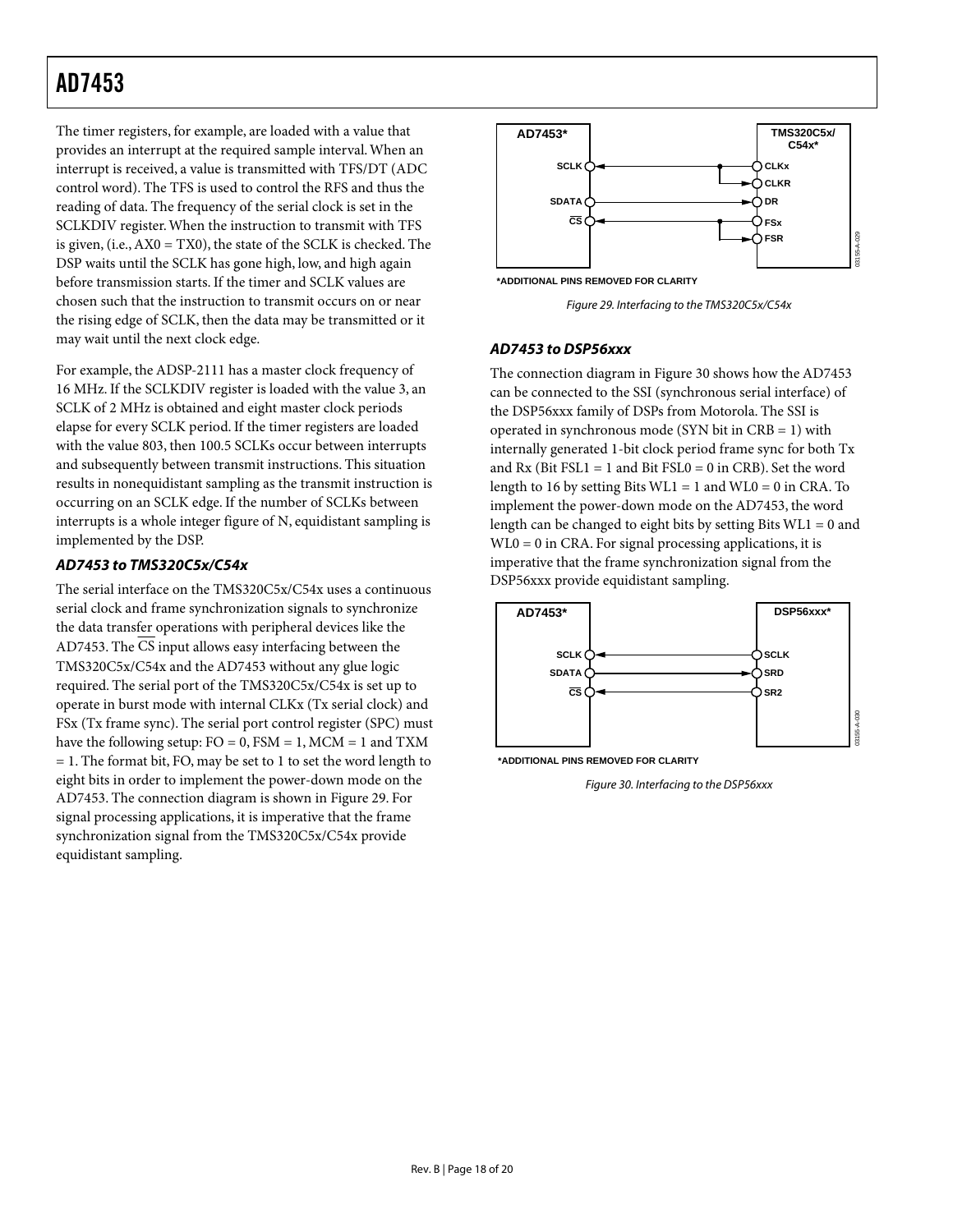#### <span id="page-18-0"></span>**APPLICATION HINTS Grounding and Layout**

The printed circuit board that houses the AD7453 should be designed so that the analog and digital sections are separated and confined to certain areas of the board. This facilitates the use of ground planes that can be easily separated. A minimum etch technique is generally best for ground planes as it gives the best shielding. Digital and analog ground planes should be joined in only one place, and the connection should be a star ground point established as close to the GND pin on the AD7453 as possible.

Avoid running digital lines under the device as this couples noise onto the die. The analog ground plane should be allowed to run under the AD7453 to avoid noise coupling. The power supply lines to the AD7453 should use as large a trace as possible to provide low impedance paths and reduce the effects of glitches on the power supply line.

Fast switching signals like clocks should be shielded with digital ground to avoid radiating noise to other sections of the board, and clock signals should never run near the analog inputs. Avoid crossover of digital and analog signals. Traces on opposite sides of the board should run at right angles to each other. This reduces the effects of feedthrough through the board. A microstrip technique is by far the best but is not always possible with a double-sided board.

In this technique, the component side of the board is dedicated to ground planes while signals are placed on the solder side. Good decoupling is also important. All analog supplies should be decoupled with 10 µF tantalum capacitors in parallel with 0.1 µF capacitors to GND. To achieve the best from these decoupling components, they must be placed as close as possible to the device.

### **EVALUATING THE AD7453'S PERFORMANCE**

The evaluation board package includes a fully assembled and tested evaluation board, documentation, and software for controlling the board from a PC via the evaluation board controller. The evaluation board controller can be used in conjunction with the AD7453 evaluation board, as well as many other Analog Devices evaluation boards ending with the CB designator, to demonstrate/evaluate the ac and dc performance of the AD7453.

The software allows the user to perform ac (Fast Fourier Transform) and dc (histogram of codes) tests on the AD7453. For more information, see the AD7453 application note that accompanies the evaluation kit.